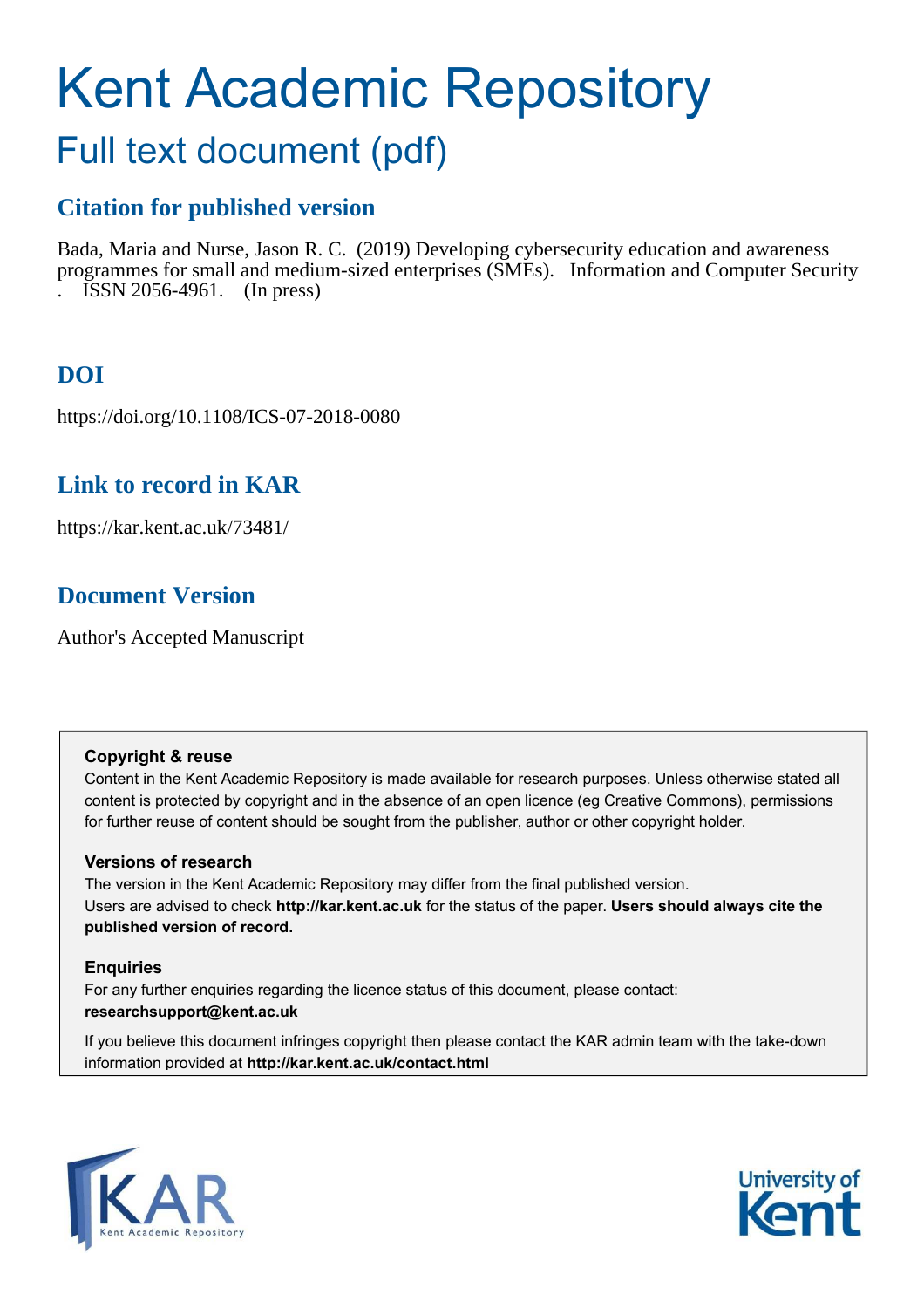Information and Computer Security



#### **Developing cybersecurity education and awareness programmes for small and medium-sized enterprises (SMEs)**

| <b>SENICIAL and Computer Security</b> |                                                                                                                                 |  |  |
|---------------------------------------|---------------------------------------------------------------------------------------------------------------------------------|--|--|
|                                       |                                                                                                                                 |  |  |
|                                       | Developing cybersecurity education and awareness<br>programmes for small and medium-sized enterprises<br>(SMEs)                 |  |  |
| Journal:                              | <b>Information and Computer Security</b>                                                                                        |  |  |
| Manuscript ID                         | ICS-07-2018-0080.R4                                                                                                             |  |  |
| Manuscript Type:                      | Original Article                                                                                                                |  |  |
| Keywords:                             | Cybersecurity, Education, Awareness, Skills, Small-to-Medium-sized<br>Enterprises (SMEs), Small-to-Medium-sized Business (SMBs) |  |  |
|                                       |                                                                                                                                 |  |  |
|                                       | <b>SCHOLARONE™</b><br>Manuscripts                                                                                               |  |  |

| <b>SCHOLARONE™</b> |                    |  |  |
|--------------------|--------------------|--|--|
|                    | <b>Manuscripts</b> |  |  |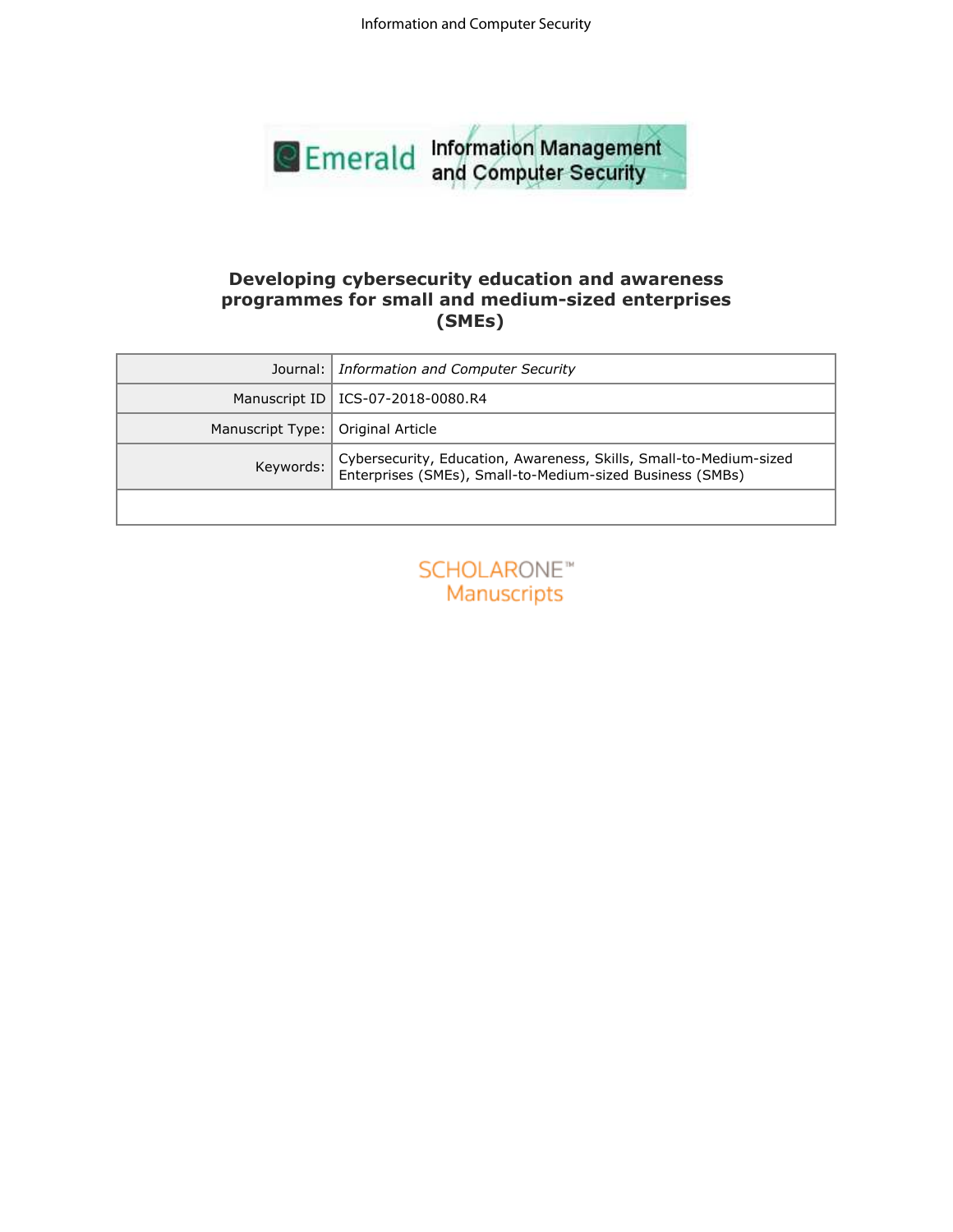## **Developing cybersecurity education and awareness programmes for Small and mediumsized enterprises (SMEs)**

#### **Abstract**

**Purpose** – An essential component of an organisation's cybersecurity strategy is building awareness and education of online threats, and how to protect corporate data and services. This research article focuses on this topic and proposes a high-level programme for cybersecurity education and awareness to be used when targeting Small-to-Medium-sized Enterprises/Businesses (SMEs/SMBs) at a city-level. We ground this programme in existing research as well as unique insight into an ongoing city-based project with similar aims.

**Design/methodology/approach** – To structure our work, we begin by conducting a scoping review of the literature in cybersecurity education and awareness, particularly for SMEs/SMBs. This theoretical analysis is then complemented by using a case study and reflecting on an ongoing, innovative programme that seeks to work with these businesses to significantly enhance their security posture. From these analyses, we extract best practice and important lessons/recommendations to produce a high-level programme for cybersecurity education and awareness.

**Findings** – We find that whilst literature can be informative at guiding education and awareness programmes, it may not always reach real-world programmes. On the other hand, existing programmes, such as the one we explored, have great potential but there can also be room for improvement. Knowledge from each of these areas can, and should, be combined to the benefit of the academic and practitioner communities.

**Originality/value** – The study contributes to current research through the outline of a highlevel programme for cybersecurity education and awareness targeting SMEs/SMBs. Through this research, we engage in a reflection of literature in this space, and present insights into the advances and challenges faced by an on-going programme. These analyses allow us to craft a proposal for a core programme that can assist in improving the security education, awareness and training that targets SMEs/SMBs.

**Keywords:** cybersecurity, education, awareness, skills, Small-to-Medium-sized Enterprises (SMEs), Small-to-Medium-sized Business (SMBs)

### **1. Introduction**

**EVALUATE CONSECTS CONTRAIN CONTRAIN ATTENT INTO ITENTATION SURFAINEED (SMES)**<br>
the member – An essential component of an organisation's opbersecurity strategy is build<br>
interpare-<br>
member – An essential component of an or Modern day society is driven by technology. While advantageous, online technology is not without its challenges, and one of these is the emergence of cybercrime. The increase in cybercrime has hit all cross-sections of business, but one group that is increasingly targeted is Small-to-Medium sized Enterprises/Businesses (SMEs/SMBs). One potential reason why attacks against SMEs/SMBs (hereafter SMEs for ease of reference) has grown is weak corporate cybersecurity. Unlike large organisations, these enterprises often struggle due to a lack of awareness, expertise and resources (Paulsen, 2016); this also applies to implementing security generally even in face of new regulations such as EU's General Data Protection Regulation (Sirur et al., 2018).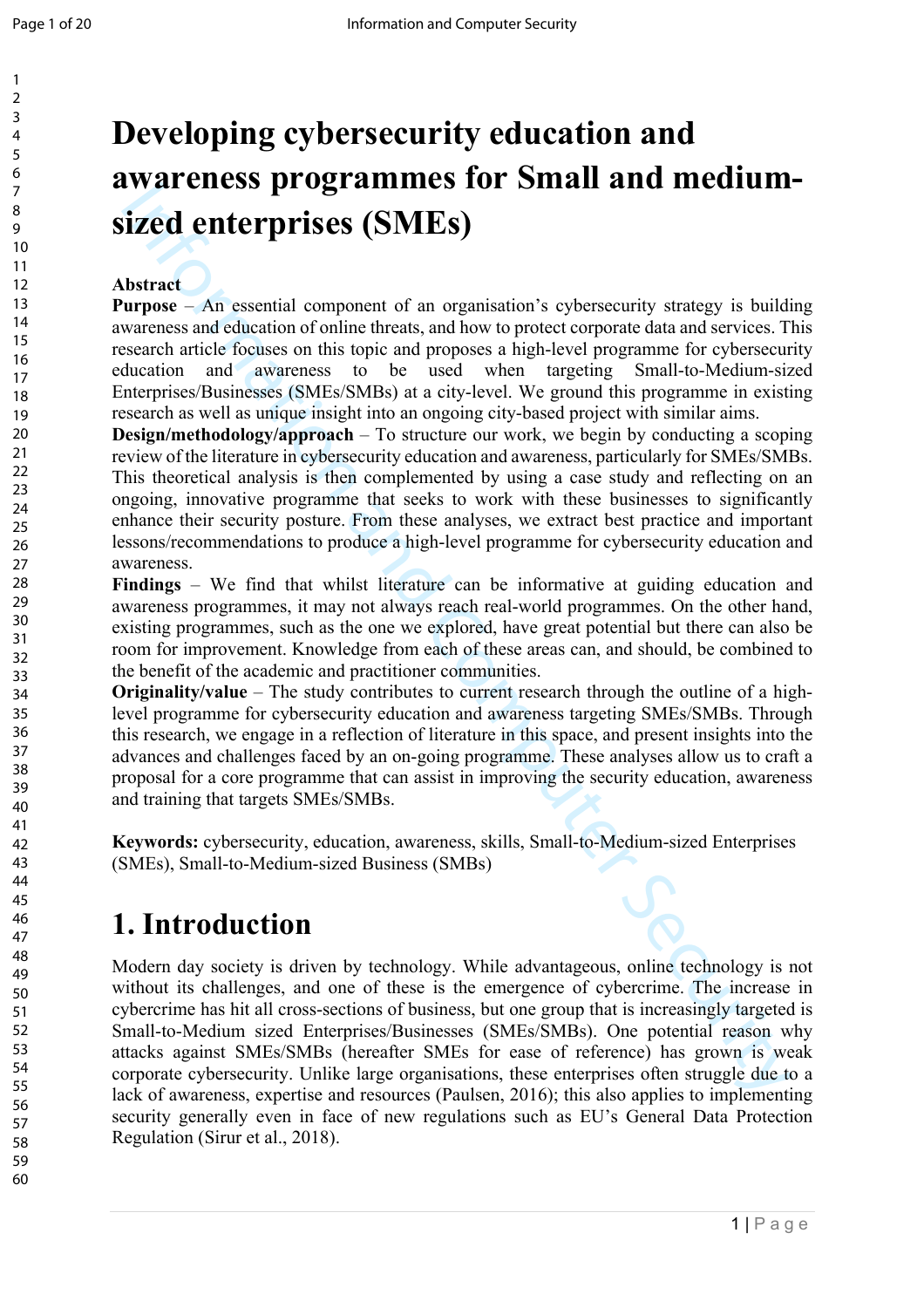There have been many proposals to assist SMEs' security, especially as it relates to awareness, education and training. These have originated from academic research (e.g., Contos, 2015; Dojkovski et al., 2007; Nurse et al., 2011), industry (e.g., KPMG, 2017; Symantec, 2018), governments (e.g., in the US, NIST, 2003) and the Federal Trade Commission (2018), EU (ENISA, 2010) and UK (DBEIS, 2015, 2017), and other cross-sector partnerships (e.g., (LDSC, 2017). They seek to provide cybersecurity support specifically for use by SMEs through a range of mechanisms, training courses and other means. Irrespective of these proposals however, the issue of cybercrime persists for SMEs (Cisco, 2018).

overmansts (e.g., an the US. NISI1, 2003) and the Federal Irade Commussor (2018),<br>CMISA, 2010) and UK (OBEIS, 2015, 2017), and other cross-sector partnerships (c.<br>
DISC, 2011). They seek to provide cybersecurity support sp In this article, we focus on the security challenges faced by SMEs with the aim of proposing a high-level programme for cybersecurity education and awareness to be used by organisations (e.g., in governments, NGOs, consortia, etc.) when targeting SMEs at a city-level. We ground this programme in current literature extracted through a scoping review, and thus benefit from research-based best practice. Moreover, we believe that there is a wealth of knowledge possessed in practitioner-based programmes and therefore we engage with one such programme as a case study in our research. This is a programme run by the UK's London Digital Security Centre (LDSC). Through a combined assessment of research and practice, we define a proposed programme for cybersecurity education and awareness that can ultimately support SMEs. To our knowledge, there has not been research on programmes for support organisations, only programmes directly to be used by SMEs.

The remainder of this article is as follows. Section 2 presents and justifies the broad approach that we adopt to developing our high-level programme for cybersecurity education and awareness. In Section 3, we report on the first step of our approach, i.e., a review of the literature in this domain, particularly as it pertains to SMEs. The second step is the focus of Section 4, where we introduce the case study and reflect upon the ongoing LDSC programme. Section 5 draws key lessons from the two preceding analyses and proposes an enhanced programme for cybersecurity education and awareness. We then conclude and outline avenues for future work in Section 6.

### **2. Research approach**

The challenges faced by SMEs in the context of security awareness and education are not new and have been discussed for over a decade (Chapman & Smalov, 2004). As a result, there are multiple approaches aiming to resolve this issue and support this 'at risk' business demographic. Our research approach is designed to build on existing work as well as our own assessments to craft a suitable programme for cybersecurity support for SMEs. There are three main phases, all common to research and practice, with help to fulfil the single aim of this article.

The first phase involves a literature review of cybersecurity awareness, education and training initiatives that have been considered to date. In this phase, we build our knowledge base, particularly towards the extraction and definition of best practices that can feed into our broad programme. We follow the scoping review technique to guide our selection and analysis of articles. Our motivation for using this review process is that it allows us to identify gaps in existing literature/research based on preset inclusion and exclusion criteria (Peters, at al., 2015; Arksey and O'Malley, 2005). Moreover, this enables us to consider general internet-based reports instead of focusing only on academic literature.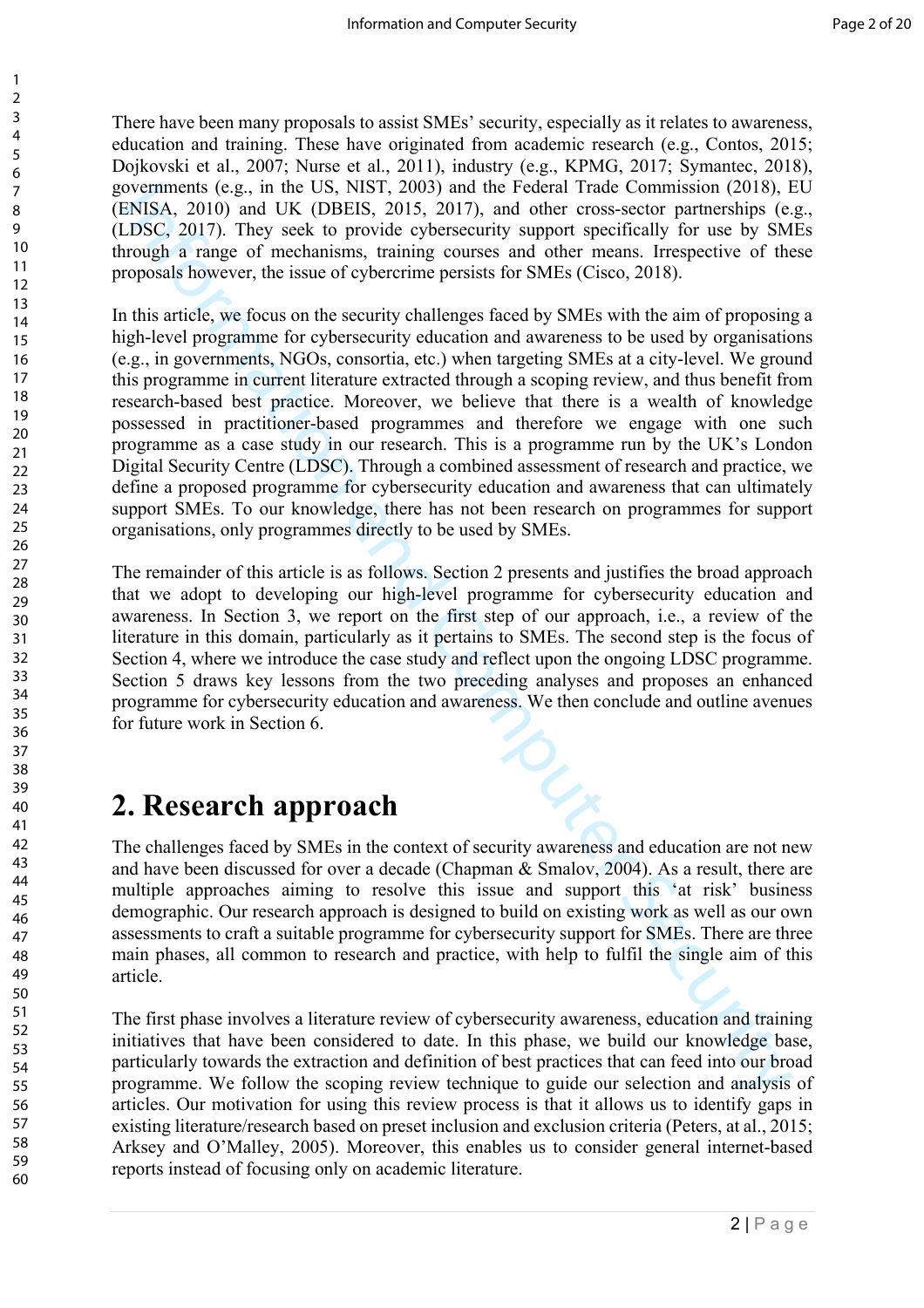In order to select the articles for analysis, we undertook a search of literature/reports from May until July 2018 and again from January to February 2019. This used online databases such as Science Direct, Scopus and Google Scholar as well as scientific databases from IEEE and ACM. To complement these sources, we also carried out more general web searches to identify reports beyond the academic field. The timeframe selected for articles was 2000 to 2019 to allow a good capture of seminal, but also recent, contributions.

ecrose Direct. Soppos and Groogle Selotler as well as socialthe datasas from EEE and Constructions and Complement these sources, we also carried out more general web scarches to ident<br>low a good capture of seminal, but als The main inclusion criteria are that the article or report pertained to SMEs and contributed new or fundamental best practices in the context of cybersecurity (including data and information security). Research and reports close to, or grounded in, industry are of particular interest given their innate concentration on practical applications. We have set these criteria considering the high volume of articles that may be discovered which simply replicate or offer minimal additions to existing knowledge. We exclude articles that are not in English given the languages spoken by this paper's authors. The following keywords were used, 'cybersecurity AND education AND SMEs', 'cybersecurity AND awareness AND programme AND SMEs/SMBs'. This literature review also serves the purpose of identifying any relevant gaps in the research and practitioner space, and thus setting the foundation and motivation for our contribution.

The second research phase involves a case study of the UK's London Digital Security Centre (LDSC). As Yin (2002) describes, a case study is an empirical inquiry that investigates a case by addressing the "how" or "why" questions concerning the phenomenon of interest. For our purposes, we are keen to study the Centre given its unique position as a practitioner-based security awareness programme to assist SMEs in London city. LDSC was set up and funded by the London Mayor's Office for Policing and Crime, and represents a partnership with the Metropolitan Police, the City of London Police, Mayor's Office for Policing and Crime and industry experts. The Centre's remit is to act as a single, 'hands on', free resource that offers education and guidance on cybersecurity matters primarily to SMEs based in London.

As part of our case study (to learn about the Centre's programme particularly relating to its strengths and weaknesses), we conduct a user-based study. This examines the Centre's approach from the perspective of SMEs that have signed up for support from the LDSC. This method was adopted because it would allow for some pertinent feedback on the approach and one which interacted with intended programme users. To reiterate, our decision to use the LDSC for our case study was motivated by their innovative nature, including their origin (being partnership with government and industry), their emphasis on awareness and education for SMEs, and the variety of support options they provide. The Centre also provides a unique example of a support city-oriented approach for SMEs created by government and supported by industry, which is not present in current research.

The third research phase builds on best practice in research and industry as well as the findings (particularly strengths) of the case study to outline a high-level programme for cybersecurity education and awareness that can be used by organisations seeking to support SMEs. This includes essential activities, important partnerships and overarching recommendations. The goal is to combine the best of both areas and propose a programme which can better aid countries and industry in helping SMEs protect against the ranges of cyber threats today.

While we seek to produce a programme that can be used by as many supporting organisations (e.g., in governments, NGOs, consortia, etc.) as possible, at this stage in our research we scope the programme proposed in this article to developed economies (UN, 2014). The reason for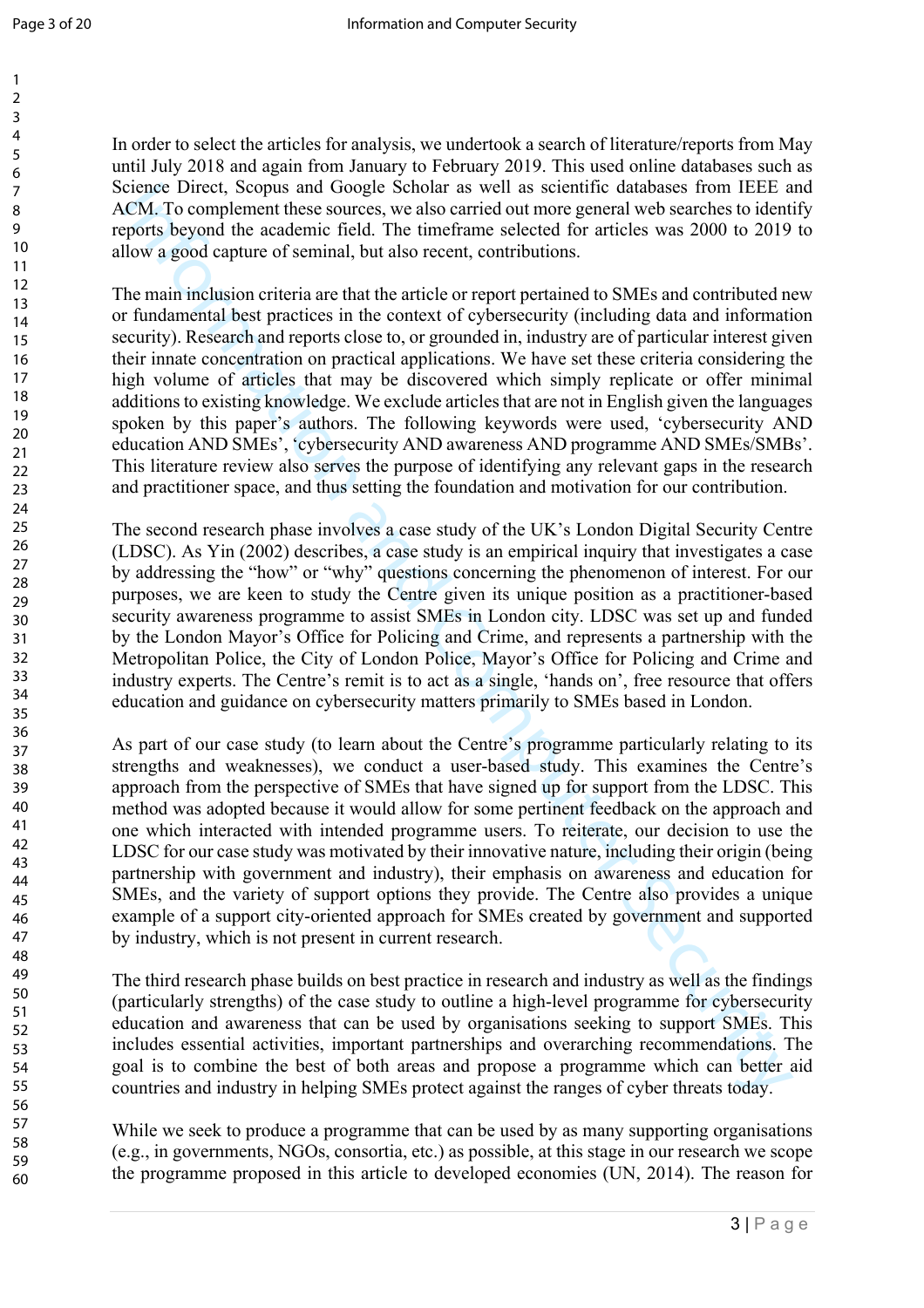this decision is the high initial investment in resources that are required, which are likely to be more available in developed economies. Also, at this stage we have access to the LDSC in the UK, but do not have access to similar organisations or SMEs in developing countries – it would therefore be difficult to comment on suitability. Once our proposed programme has been explored in developed cities, we intend to learn from these experiences and craft the programme to other contexts such as future programmes for developing nations.

### **3. Cybersecurity for SMEs: A review**

recrete be dirital to comment on sunstability. Ones our proposed programme has been are approached in diveloped eities, we inited to learn from these experiences and realt the organizame to other contexts such as future pr There have been numerous discussions and proposals for SMEs as it pertains to cybersecurity awareness, education and training. In what follows, we report on our review of the literature by focusing on a number of seminal and significant contributions in this domain. In total, we have included 36 articles and reports in our review below. These documents resulted from our search and subsequent analysis of over 1000 papers (discovered initially) according to the inclusion and exclusion criteria. Our analysis first involved scanning article titles and abstracts for appropriateness, and then further exploration of the article as necessary (e.g., if it offered a notable contribution). This section summarises the contributions of these articles/reports through a set of best practises, both academic and industry based, which can be important when engaging with SME programmes.

An area of particular concern for SMEs is that of encouraging good security behaviour by employees (Dimopoulos et al. 2004; Furnell et al. 2000; Taylor & Murphy 2004; Nurse et al., 2011). Developing a strong security culture could address many of the behavioural issues that underpin data breaches in such companies (Santos-Olmo et al., 2016; Contos, 2015; ENISA, 2019). Here, the development of cybersecurity skills involves addressing digital threats using technology and complementary factors including policy guidelines, organisational processes, and education and awareness strategies. By having an organisational security setting where employees intuitively protect corporate information assets, SMEs could improve their overall security (Dojkovski et al., 2007).

Business can be a difficult audience to reach, particularly SMEs who may not understand the importance of cybersecurity threats or whose owners and operators are completely immersed in the day-to-day operations of running a business (OAS, 2015). To compound this, there is wide discussion in research and industry about security education campaigns and the best approach to promote engagement and communication with SMEs, in order to encourage cybersecurity practice and behaviour.

It is well recognised that an individual's knowledge, skills and understanding of cybersecurity as well as their experiences, perceptions, attitudes and beliefs are the main influencers of their behaviour (Bada et al., 2015). Unfortunately, what is less understood is how best to encourage good security behaviour. Such behaviour would need to address the ever-changing ways that cybercriminals target users (Nurse, 2018; Iuga et al., 2016) and secondly, it would have to persist in the long term. This has led to some SMEs not engaging in security training, or for those that do, a lack of certainty as how to proceed while still avoiding issues such as security fatigue (Furnell & Thomson, 2009; InfoSecurity, 2017). Awareness should include the organisation, the work processes as well as human factors (ENISA, 2019).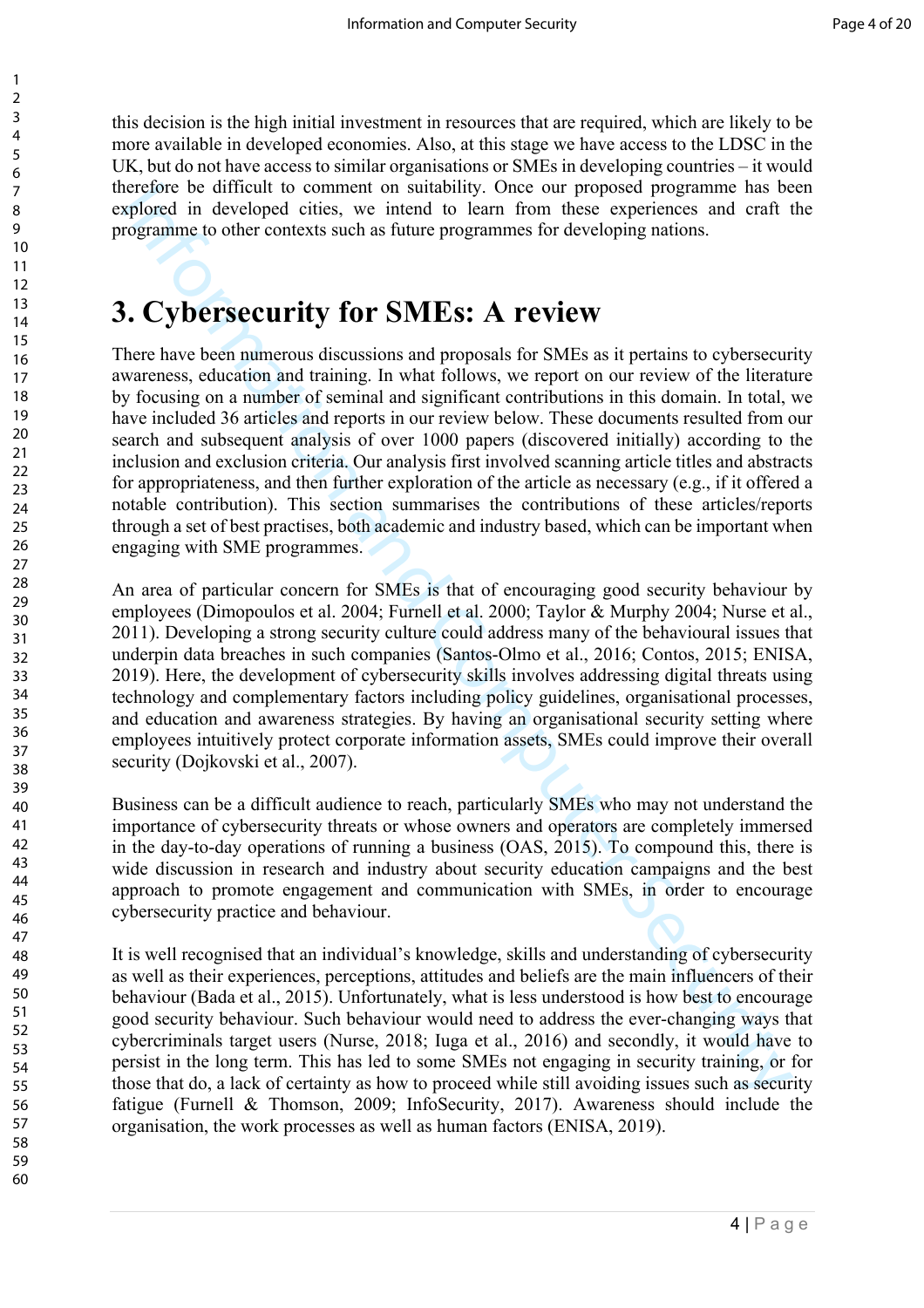60

Governments and local industry bodies have also proposed initiatives aimed at providing information and guidance for SME's security in order to offer an ideal starting point. In the UK for instance, the Cyber Essentials scheme, launched in 2014, is a Government-backed and industry-supported scheme meant to help organisations, especially SMEs, protect themselves against common online threats. The National Cyber Security Centre also seeks to provide some high-level guidance for SMEs (NCSC, 2017). Moreover, the Information Assurance standard (IASME, 2018) is designed to be simple and affordable to help improve the cybersecurity practices of SMEs. IASME Governance Standard includes all of the five Cyber Essentials technical topics and adds additional aspects that mostly relate to people and processes, such as training and managing people.

The UK has also trialled a voucher scheme as part of a package of initiatives designed to increase the resilience of businesses to cyber-attacks (GOV.UK, 2015). In addition to helping adopt Cyber Essentials, the package includes an online learning and careers hub. GetSafeOnline.org and other similar informational sites (e.g., DBIS and DCMS, 2015) provide cybersecurity guidance specifically for use by SMEs. Furthermore, free online training courses have been made available that address topics such as protecting SMEs against fraud and wider issues such as cybercrime (NA, 2017).

In the US, research has been conducted on the challenges SMEs face in maintaining a good security posture and as a result, there are specific recommendations pertaining to educational, software and hardware tools (Asti, 2017). The Framework for Improving Critical Infrastructure Cybersecurity of the National Institute of Standards and Technology (NIST, 2018) also emphasises this point. They have encouraged organisations to provide personnel and partners with cybersecurity awareness training to perform their duties and responsibilities consistent with related policies, procedures and agreements. This means that all employees along with third-party stakeholders, senior executives and physical and cybersecurity personnel are to be trained. Moreover, the awareness campaign Stop.Think.Connect (US DHS, 2018) provides cybersecurity tips for businesses and SMEs.

distantive supported scheme meant to help organisations, especially SMLes, inviewed that<br>and paying sompon online threats. The National Cyber Sceurity Centre also secks to provide songate<br>ight-level guidance for SMEs (NCSC In developing countries, the need to enhance cybersecurity understanding for SMEs has already been acknowledged. In South Africa, SMEs' perception of cybersecurity is constrained by internal organizational factors of budget, management support and attitudes (Kabanda et al., 2018). Moreover, these factors are perceived to have a negative influence toward cybersecurity implementation and constrain how cybersecurity is implemented (Kabanda et al., 2018). Research in Uganda is also aiming to better position SMEs to address cyber-threats and make them more equipped with skills pertaining to both online and offline awareness activities (CIPESA, 2017). Additionally, in other developed countries there are efforts to enhance cybersecurity capacity for SMEs. For example, Vertrauen durch Sicherheit in Germany (VdS, n.d.), the ANSSI Certification in France (2014) and the Italian Cyber Security Framework (2017).

The problem of trying to bolster the security posture of an organisation affects both SMEs and major multinational corporations alike. From an academic perspective, management must start by identifying their organisation's key assets, and gaining an understanding of the pertinent threats and harms (Tawileh et al., 2007; Gundu & Flowerday, 2013; Agrafiotis et al., 2018; Valli et al., 2014). This will enable them to design effective practices to protect the business and engage employees appropriately. In the literature, these can be thought of as asset/harmbased approaches to security and help to identify the critical areas for businesses to protect. There are also an increasing set of security tools specifically to assist SMEs in gaining a better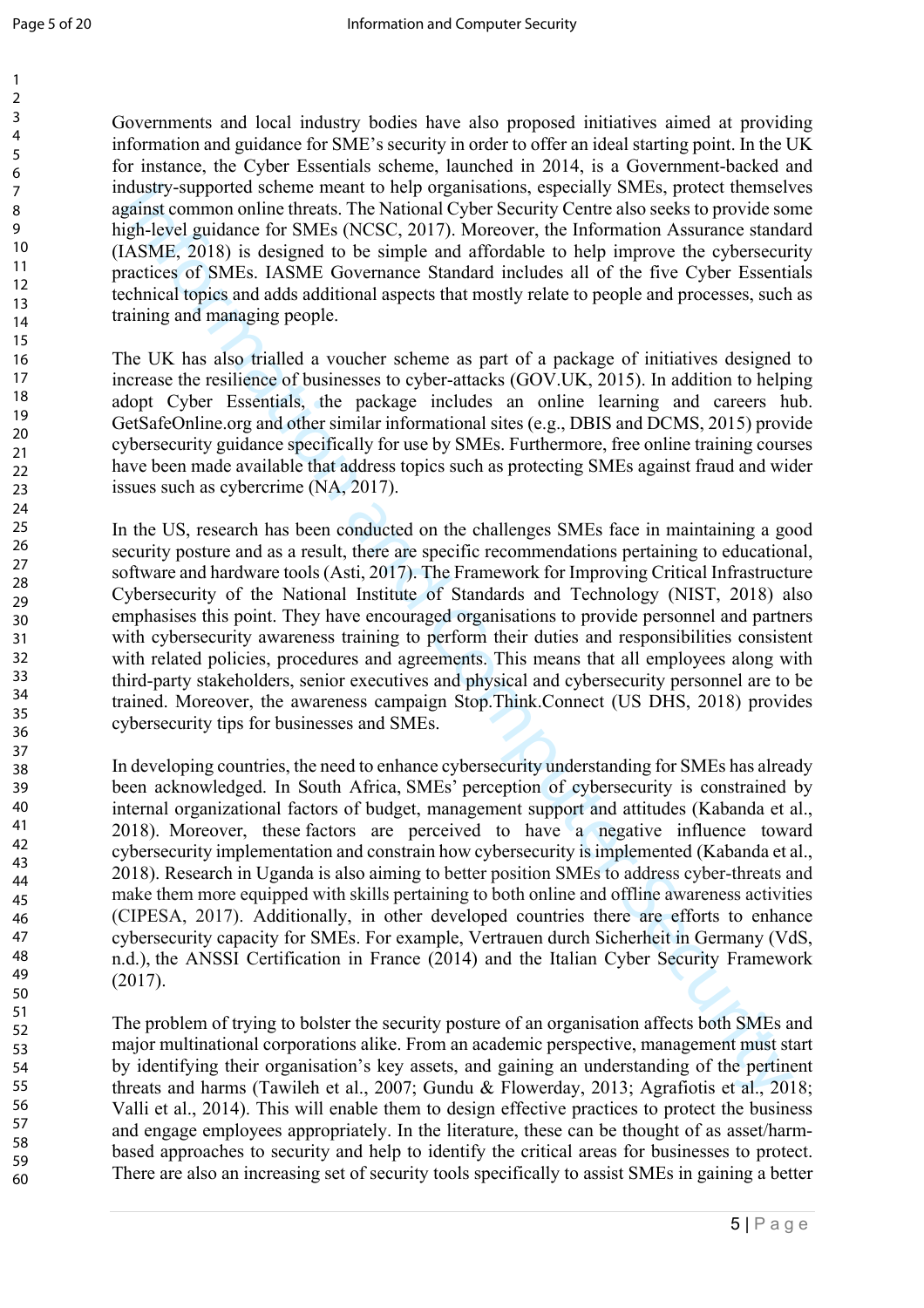understanding of their technical security posture (e.g., network security configurations, vulnerability assessment) (Iyamuremye & Shima, 2018).

A crucial point from research is that providing security advice alone is insufficient and does not truly increase awareness or change behaviour (Bada et al., 2015). Various official bodies are attempting to reach SMEs with a threat message, in order to ensure that they are apprised of the issues (Williams, 2012). Instead there should be more concerted efforts to security such as simple and practical advice relevant to the organisation's mission and resources (Renaud, 2016). Approaches to improve the security posture of SMEs needs to be holistic, whilst also appreciating the limited resources they possess.

Awareness and training programs must be designed with the organisation's mission in mind (Amankwa et al., 2015). It also needs to support the business context of the organisation and be relevant to the its culture (Santos-Olmo et al., 2016; Dojkovski et al., 2006). The most successful programmes are those that users feel are relevant to the subject matter and issues presented (US DHS, 2018; NIST, 2003). Although the audience for an awareness raising campaign can be quite substantial, one must consider the fact that the messages used must be crafted based on the specific sector of the audience we seek to reach.

Additionally, measuring the effectiveness of a cybersecurity awareness program is crucial in order to assess change of behaviour (Bada et al., 2015). Existing tools such as the ones from SANS (2018a, 2018b) identify measurement options for a program for both measuring impact (change in behaviour) and for tracking compliance.

We can summarise the points discussed above as follows:

- 1. Importance of good security culture: Developing a strong security culture is crucial and can help to address many of the behavioural issues that underpin security failures in SMEs. The awareness and training programmes need to support the business needs of the organisation and be relevant to the organisation's culture (Santos-Olmo et al., 2016; Dojkovski et al., 2007; ENISA, 2019).
- crossed paint from rescared is that providing scontity above alone is must<br>then the state and Computer and Computer and Computer and Computer and Computer and Computer and Computer and Computer and Computer and Computer an 2. Programme alignment with SME's resources: Awareness programmes should be designed to suit the organisation's mission, users and resources. It is essential that information provided is practical and is grounded in how the enterprise functions. This should also help to avoid issues such as security fatigue (Furnell & Thomson, 2009). Moreover, considering the challenge of limited resources, it would be advantageous for SMEs to have access to free and topic-specific online courses; this could increase their up-take (NA, 2017).
	- 3. Importance of asset and harm-based approach: Identifying the organisation's key assets, and gaining an understanding of the pertinent threats and harms is critical. This can help SMEs to design effective practices to protect the business and engage employees appropriately on the cyber risks most relevant to their working context (Tawileh et al., 2007; Valli et al., 2014; Agrafiotis et al., 2018).
	- 4. Government involvement through schemes to assist SMEs: By setting basic security goals (i.e., the Cyber Essentials and IASME), voucher schemes, free courses and education, hardware, software tools, governments and local bodies can provide an ideal starting point for SMEs in improving their security postures.
	- 5. Enhanced engagement with SMEs: SMEs can be a challenging business demographic to engage with due to their limited resources and primary focus on core operational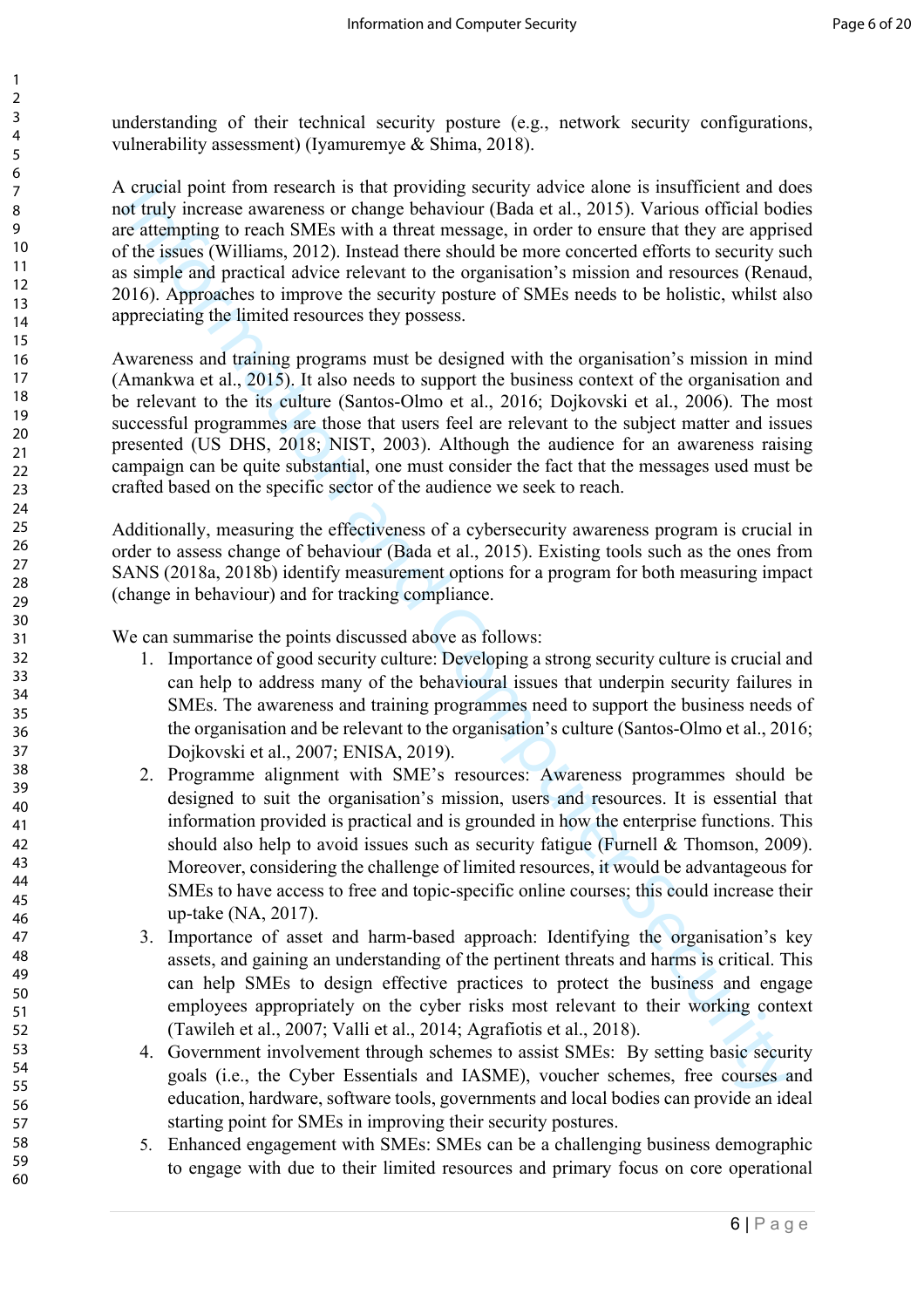activities. If seeking to work with them and support their cybersecurity posture, it may be important to first work on perfecting engagement and communication approaches in order to provide an understanding of the importance of cybersecurity and how to do 'good security' (OAS, 2015; Renaud, 2016).

The research literature presented above has provided guidance on many of the important aspects of cybersecurity as it relates to SMEs. Topics included culture, programme alignment, security-orientation (e.g., asset and harm), and SME engagement. While these approaches supply useful guidance and information about best practices, they all rely heavily on SMEs being proactive. In particular, these approaches require SMEs to volunteer to read extensive reports and documentation on cybersecurity (which are often quite technical), and subsequently to understand enough to properly adopt suitable practices to build their security. The reality, however, is that SMEs are so immersed in their daily operations that they are unlikely to know about or proactively adopt security best practice; this was also discussed by the OAS (2015).

<sup>2</sup> (2005 security' (OAS, 2015; Renaud, 2016).<br>
The research literature presented above has provided guidance on many of the import<br>perset of cybersecurity as it relates to SMEs. Topics included culture, programme alignmen From our analysis of literature and guidance, we posit that there is therefore gap in research in supporting SMEs beyond the one-way dissemination of reports, standards and recommendations. In particular, we make the argument for a specific type of programme which is used by organisations (e.g., in governments, NGOs, consortia, etc.) when aiming to increase the security postures of SMEs in a defined city (i.e., geographically constrained locale). This programme would be much more interactive than existing proposals in research and would remove some of the aforementioned burdens from SMEs (e.g., understanding and acting on detailed security guidance reports). We focus at a city-level for convenience in targeting such a programme, and with the understanding that different cities often have different governmental and localised structures.

Another motivation for such a programme has emerged through our interaction with the LDSC. As will be discussed in the next section, their programme is quite novel in its aims to support SMEs in the city of London. However, there are some lessons from research that can be applied at enhancing it even further and thereby creating a rigorous programme that may be applied in many other locations and cities.

### 4. A case study of a cybersecurity programme targeting SMEs

#### *4.1 Overview and context*

The London Digital Security Centre (LDSC) is a not-for-profit organisation launched in 2015 and fully operational in 2017, with the goal of acting as a primary resource for cybersecurity education, awareness and training for London-based SMEs. The selection of London as a base for the Centre was driven by its large size, the vast number of SMEs present and consequently, the heightened appeal to cybercriminals. The Centre has eight associated members of staff. To achieve its aim, the LDSC has defined an approach consisting of three areas of activity: Engaging with the SME community, The security education and membership cycle, and The security solution marketplace.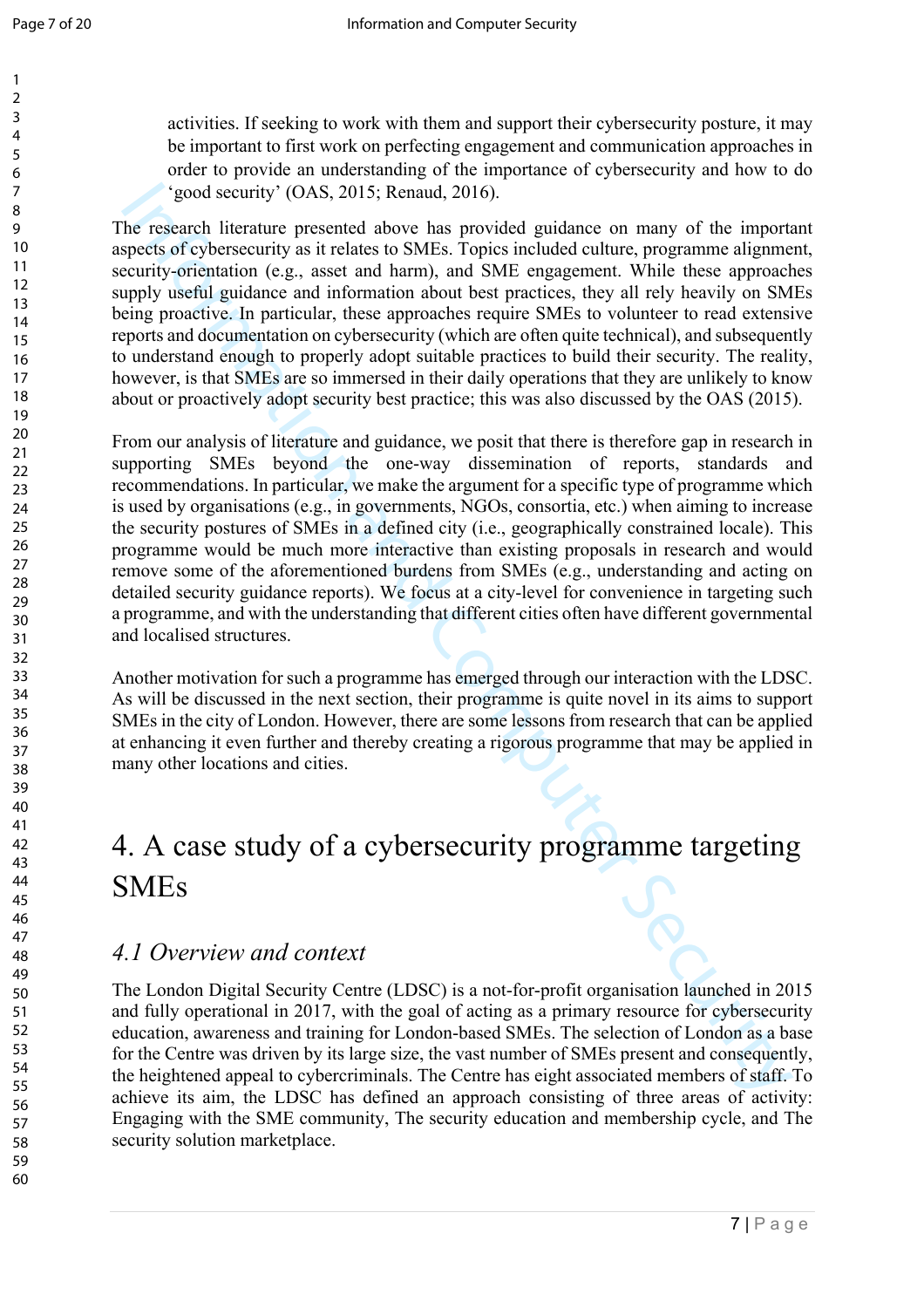This first area is focused heavily on engagement with the city's local SME community. The goal of this activity is to raise awareness of the LDSC, its remit and the services that it can offer to businesses. The forms of engagement it pursues includes: hosting of security lectures for businesses, covering topics from circumventing security controls (deliberately or unintentionally), to providing advice on how organisations can better implement security solutions to protect themselves; reaching out to trade and industry bodies directly to convey the benefits of the Centre's work to them and their members; and visiting businesses at their place of work accompanied by uniformed police officers to create relationships and build credibility. Another interesting point is that the LDSC relies on National Fraud reports and other cybercrime data (e.g., from the police) to determine what business areas to visit.

The core security education and awareness raising is the responsibility of the second activity area. For each business that engages LDSC's services, they are asked to register as a free member of the Centre. The LDSC then contacts the business to gather more general information about their cybersecurity practices (technical and human-oriented) and follows this with an inperson consultation where a number of security guidelines and tools (e.g., SecurityScorecard<sup>1</sup>) are used to assess the organisation's public digital footprint and security posture.

A second assessment is also offered to the enterprise which entails an automated risk analysis conducted by specialised software compliant to UK security standards such as Cyber Essentials, from within the internal company network. This checks for host-based firewalls, current system patches, up-to-date anti-virus suites, and rigorous password policies amongst other aspects. These two assessments, along with the in-person engagement to explain their findings, are key initial features of the LDSC approach to build a relationship with the SME.

The next goal within the approach is to work with the SME to educate their workforce on how to protect themselves against the typical risks that they may face. This education targets security in three areas, employees, platforms (e.g., servers and systems) and processes (e.g., procedures and policies). To supplement these sessions, the LDSC has made educational videos available on its member website addressing issues including personal information and its appropriate treatment, phishing attacks and social engineering attempts, and how to be secure using bring-your-own-device (BYOD) and social media. For the platform and process areas of security, the Centre strongly recommends and supports the application of the Cyber Essentials Scheme and IASME Governance standard to SMEs.

The businesses. Control to the internal scattering scurity controls (dcibibentle)<br>interimendently, to providing advice on how organisations can better implement scent<br>unitsentions to protect themselves; reaching out to rul At this stage, SMEs would have been informed of the risks and supported in designing and implementing enhanced approaches to address them. The next goal, therefore, is testing and review. For this task, the LDSC approach concentrates on issues such as social engineering, data recovery rehearsals, and the risk present in networked systems (via re-applying the automated security assessment tools). The extent to which the security posture of the SME has improved is judged based on the findings of these reports and a follow-up questionnaire. If the improvement is not as desired, further support can be provided by the Centre. Similarly, if the organisation has improved, the Centre's services are still available to them – including workshops, lecture series and regular control testing. According to the Centre, this is important as it reiterates the single point of initial contact that the LDSC aims to be.

The final activity area pertains to its marketplace. While the LDSC makes several security services and systems available to SMEs free of charge, it also possesses a virtual marketplace

 $\overline{a}$ <sup>1</sup> https://securityscorecard.com/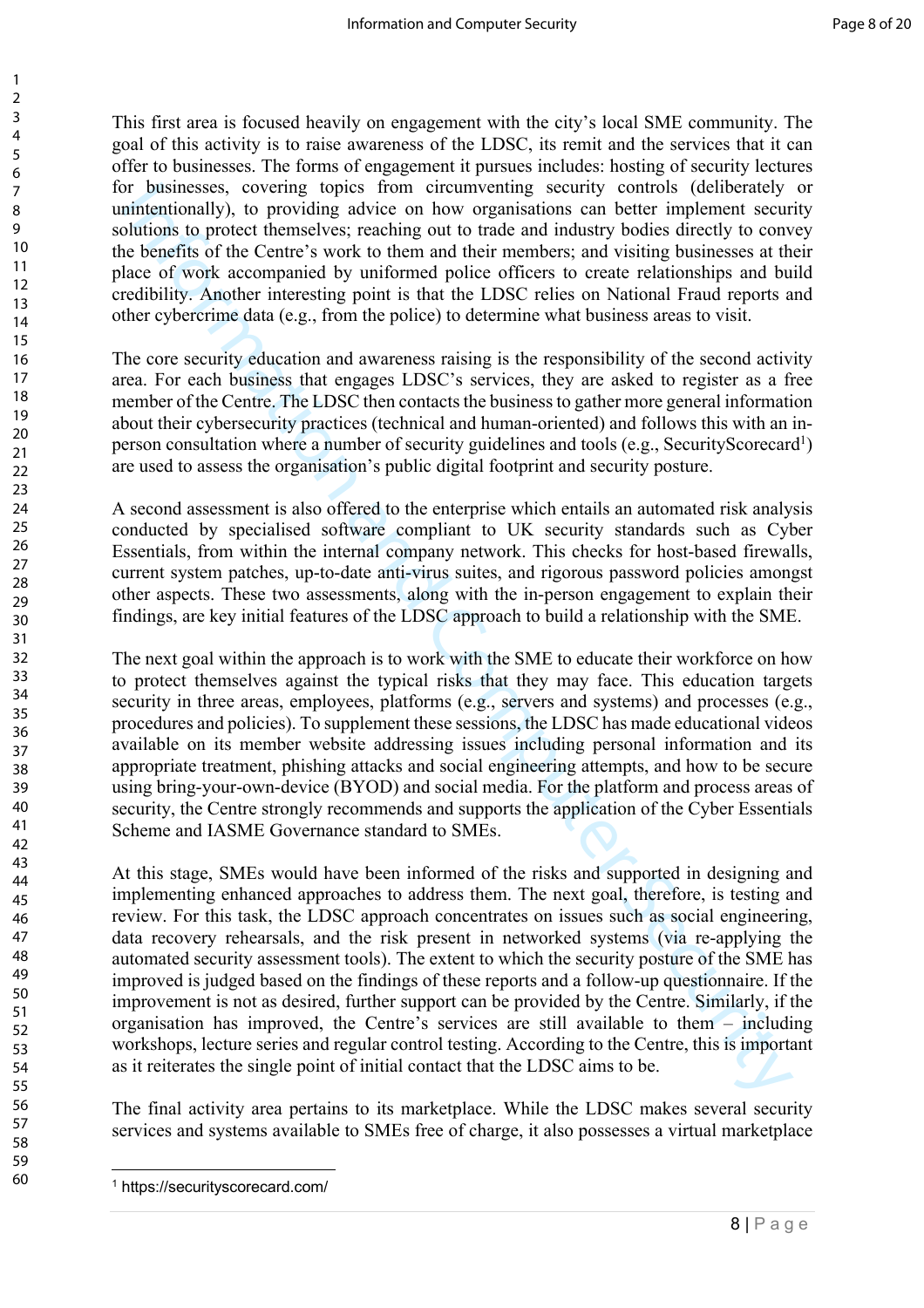(a company listing/portal) where SMEs can engage with paid cybersecurity service organisations. The goal of the marketplace is to present cybersecurity organisations that offer services best suited to the unique requirements of SMEs. Most importantly, these organisations are vetted by the LDSC (via interviews and due diligence checks) before becoming an official partner. As SMEs typically lack the funding and resources for cybersecurity, an emphasis is also placed on the availability of affordable, yet effective, security products within the marketplace.

#### *4.2 Reflecting on the approach*

#### *4.2.1 Method of analysis*

re verted by the LDSC (via nationwal due dilgence checks) before becoming an often<br>biso placed on the analysis of the funding and resources for eybersecurity, an emphasis<br>solicity the term of a diversify of all the funding A single case study design was applied in order to reflect on the LDSC approach. According to Yin (2002), a "case study is an empirical inquiry that investigates the case or cases by addressing the 'how' or 'why' questions concerning the phenomenon of interest". The exploratory research method is being used due to the novelty of the field being explored (Yin, 1994). As mentioned earlier, our decision to use the UK's LDSC as the subject of our case study was motivated by their innovative nature, including their origin (being in partnership with government and industry), their emphasis on awareness and education for SMEs, and the variety of support options they provide. This is why we decided using a practitioner-based cybersecurity awareness programme, to complement our theoretical findings from phase one (Lipset et al., 1956).

While the LDSC programme targets critical areas as it pertains to improving the cybersecurity education, awareness and abilities of SMEs, it has yet to be independently assessed. In this section, we seek to reflect on the approach based on feedback from SMEs that have used it. We will extract any key strengths that may be later adapted for our broader proposal.

In this study, a survey was selected for use to collect the necessary quantitative and qualitative data. We recruited SMEs through the Centre using emails sent to their complete member listing (626 SMEs). Organisations were asked to complete a survey which had closed (for quantitative analysis) and open (for qualitative analysis) questions. We designed questions with an appreciation of the topics covered in Section 3, such as security culture, SME's unique needs and SME engagement, and also to examine their experience with the LDSC, the use of its services, and its perceived utility to their organisation. For instance, questions explored perceived improvement in security culture and posture resulting from the programme, and how companies were engaged with the Centre.

Through this study, we sought to gather objective feedback from the target users of the programme. In total, we received 27 responses from the survey after a series of email requests; 20 fully completed, and 7 partially completed. This represented a 4% response rate, which while being quite poor highlights the challenges of engaging with SMEs. We analysed the quantitative data using basic summary statistics and assessed the qualitative data using content analysis (Berg, 2004) – this allowed us to extract important themes arising from the data.

#### *4.2.2 Views from SMEs engaged by the Centre*

The majority of the organisations who participated in the study were engaged with LDSC for 3-6 months, with a smaller number in the 1-2- or 9-12-months period. The SMEs cover a range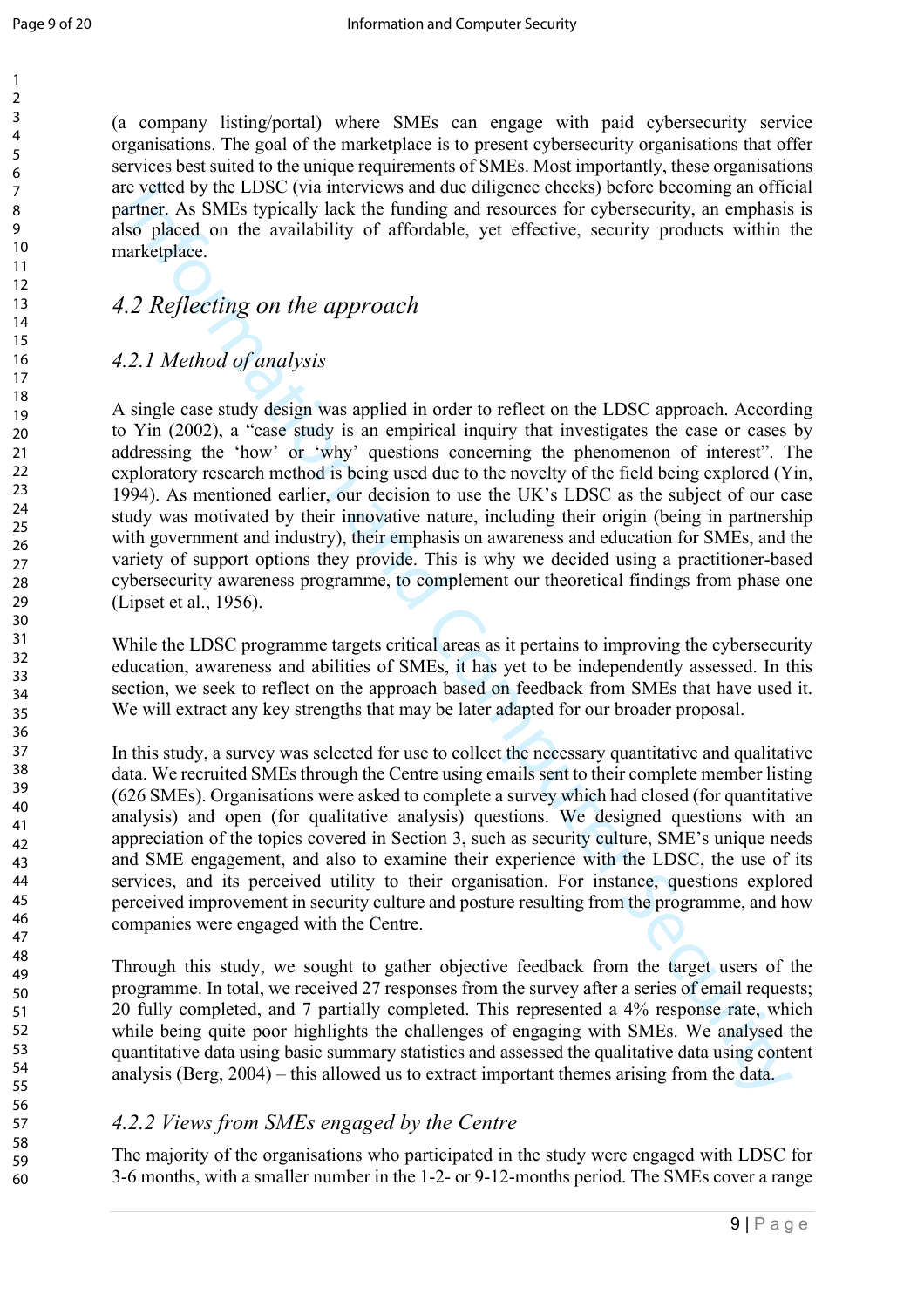of sectors including finance, education, communications and technology, health, transport, real estate and manufacturing. Of these, most possessed 10-49 and 50-99 employees, and only a few had 1, 2-9, 100-249 employees. The current role of the participants ranged from Office Manager, Head of IT, Chief of Operations, to CEO and Owner. This diversity of participants is advantageous as it allows a variety of perspectives to be gathered. Below we discuss the main result themes.

#### **Engaging with the SME community**

The first area we sought to study was the Centre's external engagement. The goal of this activity is to raise awareness of the LDSC, its remit and the services that it can offer to businesses. From the data gathered, the main finding of note was that LDSC used various channels to initially reach SMEs. While several organisations first heard of the Centre by wordof-mouth (8 out of the 21 that responded to this question), third-party emails (4 out of 21), inperson visits (3 out of 21) and social media (3 out of 21) also played a small part.

Imager, Head of II. Chief of Depentuals, to CEO and Owner. This diversion is a submomptony and and mean-<br>
information and Computer is external engagement. The goal of linear<br>
information and II. Chief Operators of the EDS Participants also expressed that the free security workshops and lectures held by the LDSC were valuable at notifying them of the Centre, its aims and the support that it offers to such businesses. These activities were felt to be extremely helpful as they offered a primer on security issues that SMEs should be concerned about and avenues for remediation of those issues. It seems that for these SMEs, therefore, personal contact and engagement were very important in establishing a relationship between their business and the Centre's efforts. Inperson site visits also supported this, particularly given that for initial introductory visits, a uniformed law enforcement officer was usually present.

There were a few issues raised by SMEs regarding engagement. For example, some organisations (5 out of the 24 that answered this question) mentioned that after signing up to become a member of the LDSC, they received little further communication. One of these SMEs expressed that the Centre had only emailed and had not engaged with his organisation directly to provide more information on the support options available. This raises a question of whether emails alone are sufficient or whether other methods, such as phone calls, may be necessary to follow-up on engagement with the programme's activities.

#### **The security education and membership cycle**

For organisations, there was no single, main benefit to be gained through their engagement with the Centre, and instead it was quite varied. For some, it was the guidance provided on mitigating identified risks (12 out of the 26 organisations who responded to this question) and the dedicated assessment of the current security posture in line with security standards (e.g., Cyber Essentials) (11 out of 26). For a smaller set of others, it was the access to online training, masterclasses and workshops (6 out of 26). While limited amounts of insight can be drawn from such a small sample size, it is clear that making a variety of methods available to SMEs may better than relying on only a few.

Another useful part of the security education approach was the ability of SMEs to participate in workshops and have the opportunity to talk to, and interact with, different security experts (11 out of the 21 question's respondents). SMEs generally found the information provided to be practical, pertinent, tangible, and immediately applicable to their organisations. As mentioned by a Chief of Operations, "*LDSC brings together real-life experiences of a number of organisations, and it distils those experiences and learnings into an accessible* 

60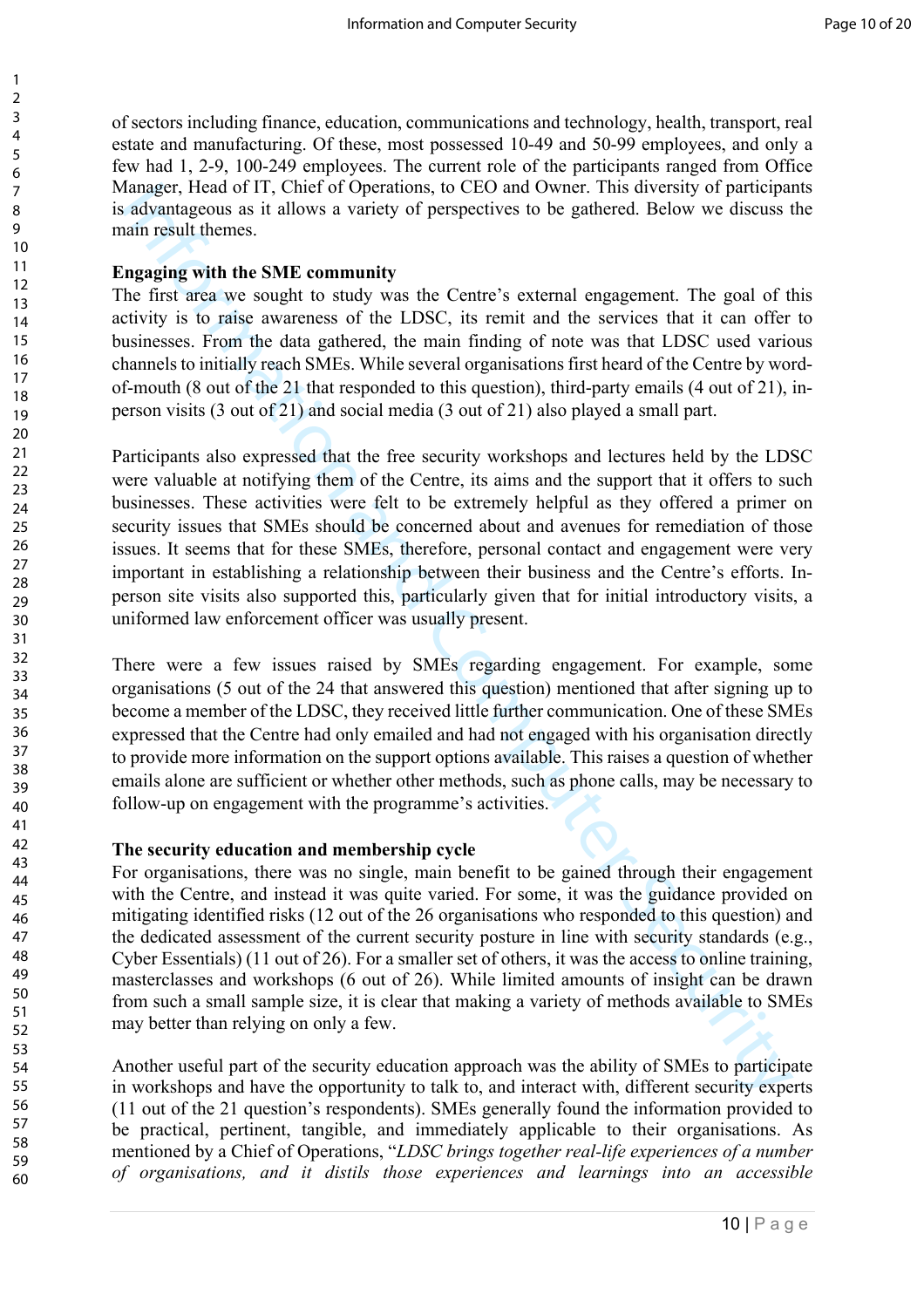*product/programme*". This is one of the Centre's core objectives and therefore a salient observation in the research findings.

key, but somewhat mass may finding from our study, was that for several SMLs is which in<br>distribution and the advice provided was largely free, simple to understand and based on the<br>infusiunal meds. This was contrary to th A key, but somewhat unsurprising finding from our study, was that for several SMEs it was significant that the advice provided was largely free, simple to understand and based on their individual needs. This was contrary to their typical experiences with consultancy companies in training and awareness. Moreover, the programme's approach of visiting the SME's premises, reviewing systems, and providing a comprehensive report at the end with an action plan to address the problems, was found invaluable. Overall, the majority of participants reported that a third-party independent assessment of their security posture was extremely useful. These points all support the utility of the approach and suggest that its activities may have real advantages in educating SMEs.

#### **Improving cybersecurity practices of SMEs**

Ultimately the aim of the Centre and its education and awareness programme is to improve the cybersecurity practices of SMEs. When we analysed participants' responses, SMEs stated that the proactive interaction with LDSC, the advice provided and the process as a whole, resulted in numerous benefits to their organisation's security posture. A few SMEs also mentioned that as a result of engagement with the programme, their organisation has now adopted the Cyber Essentials Scheme (9 out of the 21 responses to this question) and a higher level of security in general by implementing techniques such as DMARC (6 out of 21). These are not outstanding changes, but may demonstrate some uptake.

Another improvement mentioned was the enhanced awareness of security issues by the employees of the organisation (10 out of 21). While this reported increase in awareness is best assessed over the long term, it is encouraging to see it emerged as a primary result for some adopters of the programme. This would be a topic to examine further in a larger scale study with more participants. Additional benefits expressed by participants include the adoption of better practices for the secure use of BYOD services and for the secure disposal of IT assets. SMEs also reported that they were now looking more closely at the security of systems outside of their core service delivery, a factor that they did not focus on before.

#### **The security solution marketplace**

The security solutions marketplace was found to be the most underutilised component of the Centre's programme. The majority of organisations (15 out of the 21 question's respondents) did not use the marketplace and stated that they were either not aware that it was available or were not sure what its purpose was. In one case, the point was made that there was a lack of connection between end-user activity and cybercrime attacks, and the marketplace. This factor may make it difficult for SMEs to understand how the marketplace caters to risks facing businesses day-to-day.

For those SMEs who selected a company from the security solution marketplace, they chose services and products that would further support the training of their employees, products to protect their IT platforms from data breaches, and products that would allow them to review their security posture and its progress. Each of these choices demonstrates a better understanding of corporate cybersecurity and its technical and human components.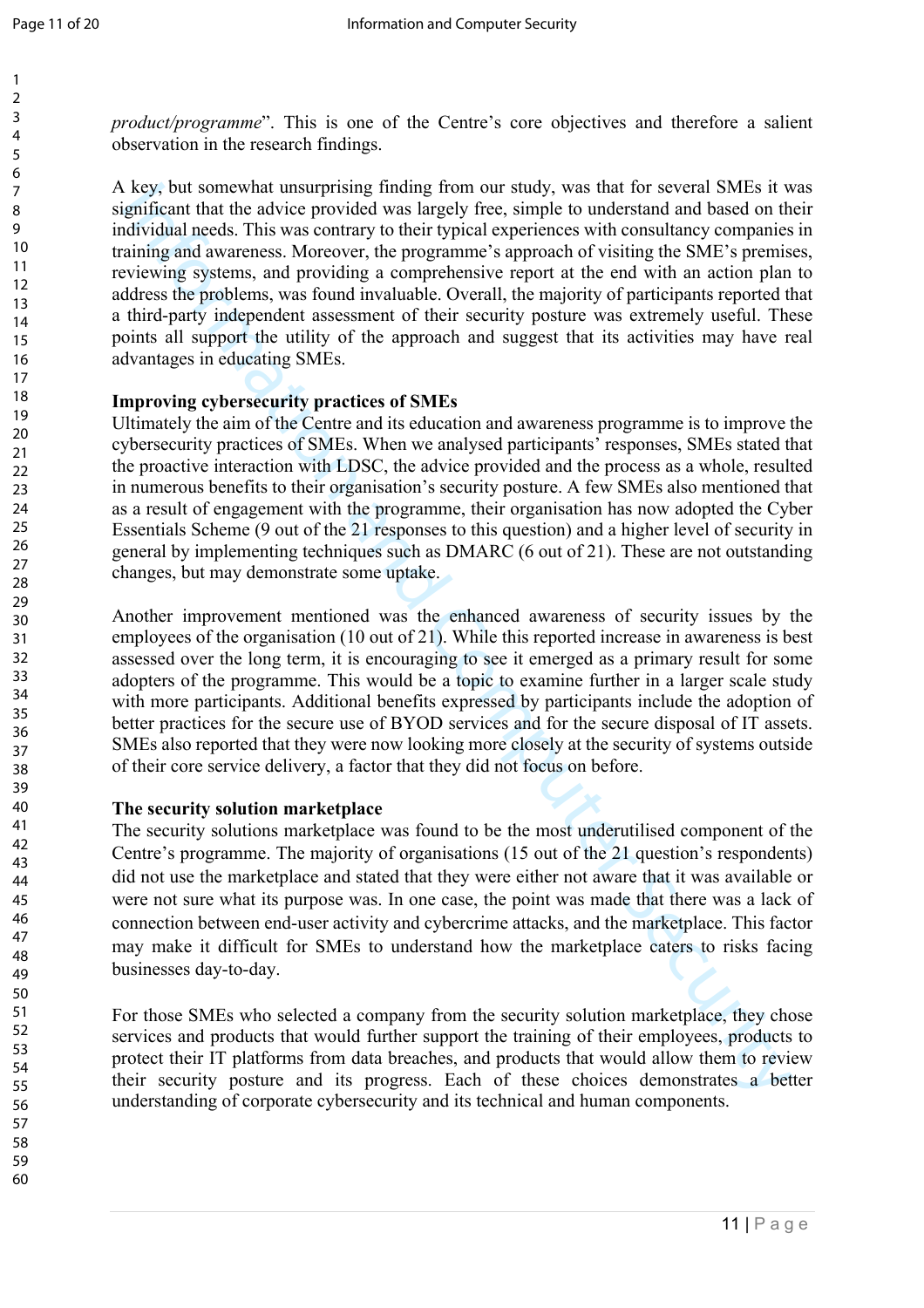#### *4.2.3 Key practices*

There are several important learning points that can be gathered from our reflection on the case study's programme to increase the security awareness of SMEs. We summarise these as follows:

- 1. The LDSC programme itself is quite novel in its multitiered approach and could form a good basis for other similar initiatives. This especially considers its concentration on initial engagement, education and membership cycle, improving practices, and the solution marketplace.
- 2. Building a relationship of trust can be a good basis for engaging initially with SMEs and for promoting a cybersecurity culture. The LDSC approach, for instance, is characterised by in-person visits to businesses, sometimes with community police, in order to encourage some initial rapport.
- 3. Personalised assessment of the organisation's security posture can be helpful for SMEs in beginning to understand their cyber-risk, and developing an action plan to deal with it. This can be followed by simple advice that is based on the individual needs of the SMEs. We found that SMEs generally found the information provided by LDSC to be practical, pertinent, tangible, and immediately applicable to their organisations.
- 4. Freely available services, awareness materials and support are extremely useful for SMEs. This aims to address the issues of lack of resources and expertise that SMEs have initially allocate to cybersecurity.
- 5. There are many advantages to providing advice on available services in the market based on the needs of SMEs. However, if these are not communicated to SMEs appropriately then these advantages cannot be realised. Communication therefore becomes a crucial component of engaging with SMEs, at all points of the programme's engagement.

### **5. Towards a cybersecurity awareness programme for SMEs/SMBs**

The LDSC proparation is the unit of the state of the state of the state of the state of the state of the state of the state of the state of the state of the state of the state of the state of the state of the state of the In this article, our aim has been to research and propose a high-level programme for cybersecurity education and awareness to be used when targeting Small-to-Medium-sized Enterprises/Businesses (SMEs/SMBs). This should be grounded in existing research as well as unique insight into the case study which is an ongoing city-based project with similar goals. In what follows, we introduce this proposal, and highlight how it builds on the key best practices from research as well as those from current programmes. The overview of the programme is presented in Figure 1.

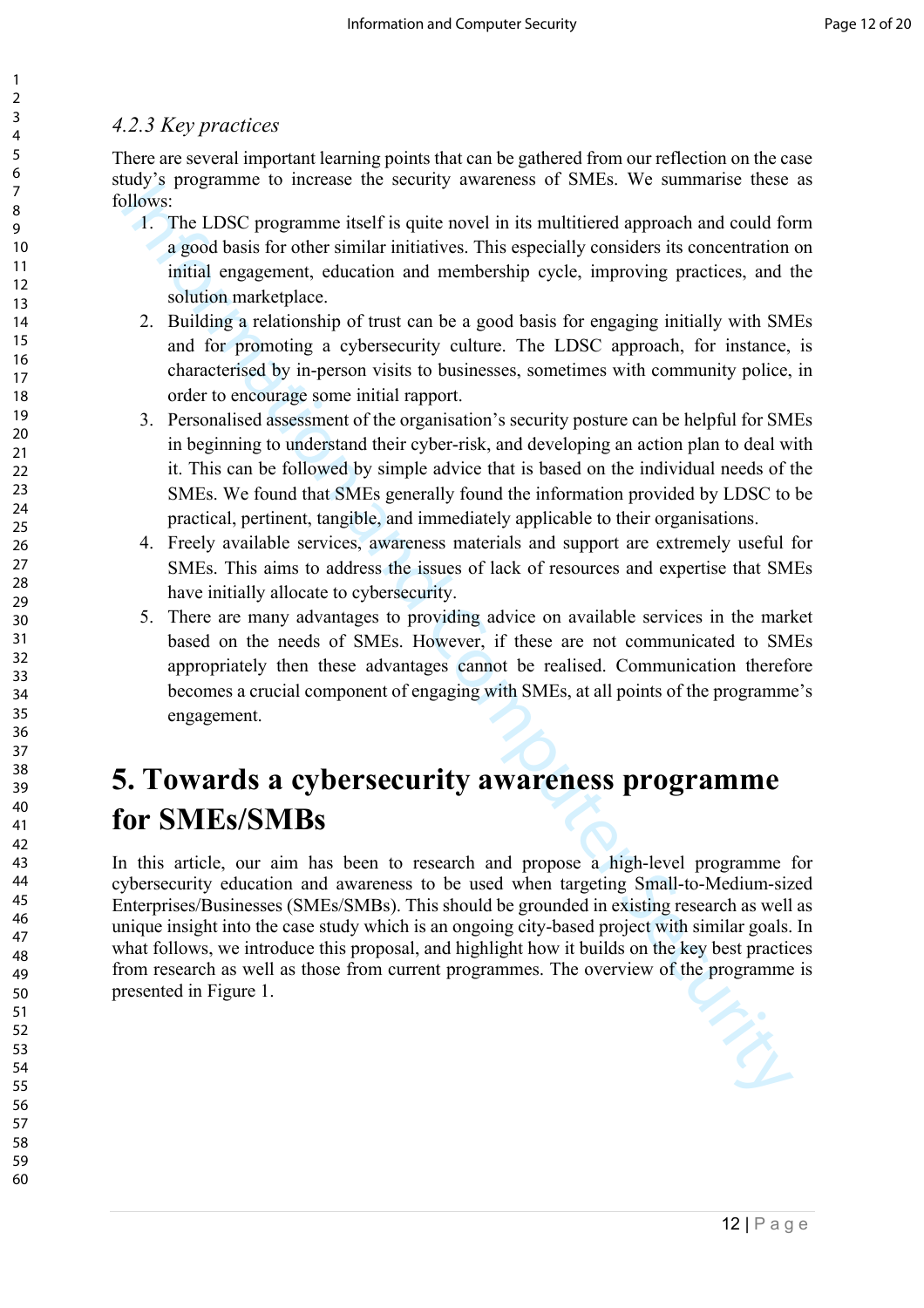

Figure 1: A cybersecurity awareness programme for SMEs/SMBs

Instead of inventing a completely new approach, our proposal is based heavily on the programme outlined by the organisation in our case study (i.e., the LDSC). While it faced a number of challenges, we believe that these can be overcome by complementary academic research recommendations as well as specific improvements to its activities. There are five main areas that we outline as a part of our approach as defined in Figure 1; to visually indicate areas where we have made notable changes or additions, we use an asterisk (\*).

#### **Initial engagement with SMEs**

As described in Section 4, the approach that the case study followed during the initial engagement with SMEs appears effective. Therefore, our approach adopting a similar method by: (1) visiting SMEs at their place of work, ideally with other trusted individuals or organisations; (2) establishing a presence at local events (e.g., conferences and workshops that SMEs regularly attend); (3) conducting SME-focused events, seminars and workshops focused on specific SME problems and solutions; (4) building relationships with industry and trade bodies, especially those that target SMEs.

In Section 3, one of our recommendations concentrates on enhanced engagement with SMEs. In our updated approach therefore, we broadly emphasise the need to work on perfecting engagement and communication with SMEs, avoiding purely incident-related messages, and providing simple and practical advice relevant to the organisation's mission and resources. This should help SMEs understand not only the importance of cybersecurity but also how to do 'good security' (OAS, 2015; Renaud, 2016).

#### **Improving security practices and culture**

Our adapted approach recognises the importance of security practices and also of developing a cybersecurity culture. Following on from our analysis in Section 3, developing a strong cybersecurity culture is crucial and can help to address many of the behavioural issues that underpin security failures. Moreover, the awareness and training programmes need to support the business needs of the organisation, be relevant to its culture, and considering pertinent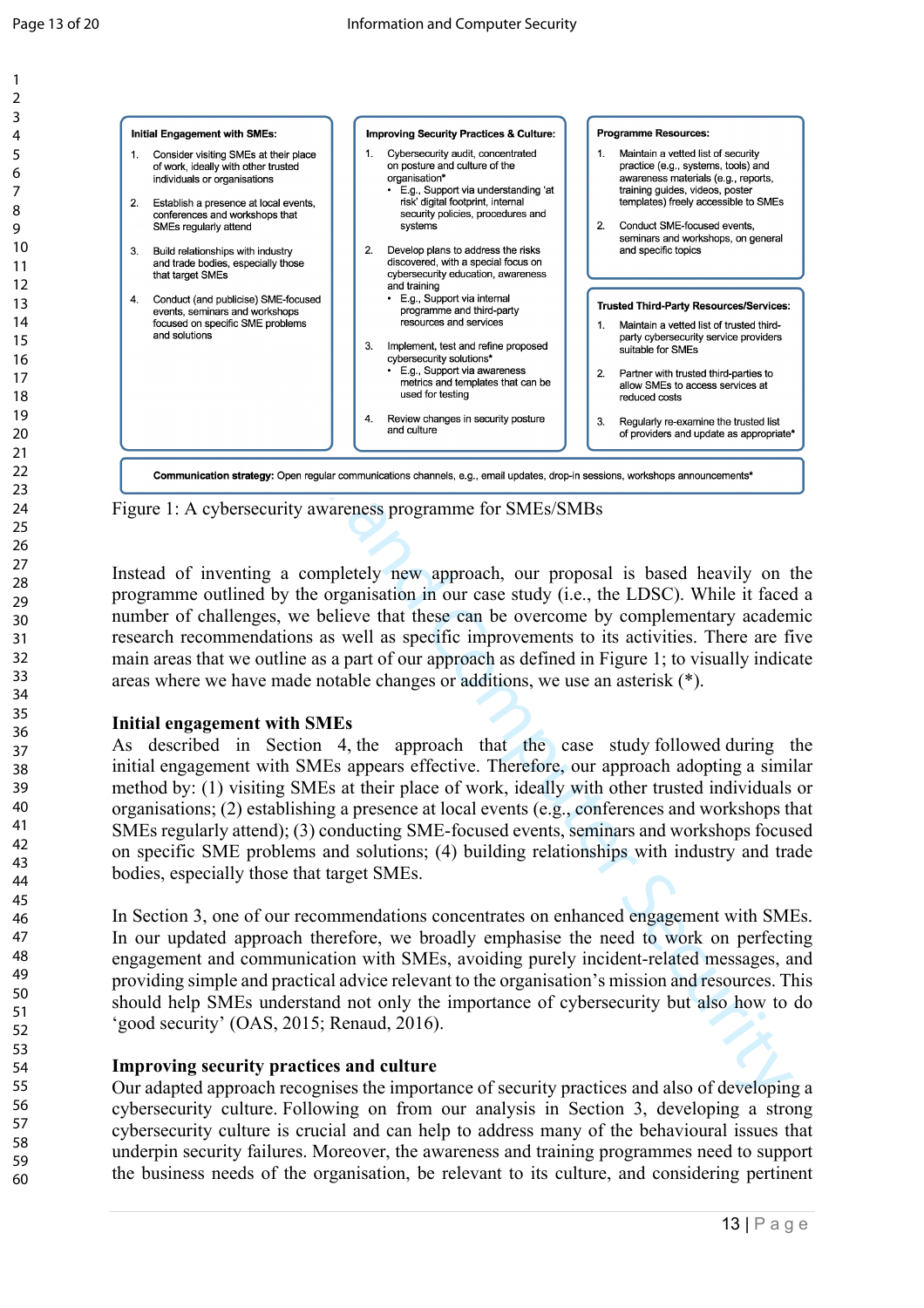topics of threats and cyber-attack harms (Santos-Olmo et al., 2016; Agrafiotis et al., 2018, ENISA, 2019).

is securi in Scenario, the LDSC approach bosines on using the Scorceard tool<br>security (while other such approachs can be found in academia – security (while other such approachs can be found in academia – security (while o As seen in Section 4's case study, the LDSC approach focuses on using the Scorecard tool to assess technical security (while other such approaches can be found in academia – see Iyamuremye & Shima (2018)). We propose that this approach can be extended by concentrating more substantially on non-technical security, i.e., education and awareness as well. We will also include cybersecurity training on the areas of cyber-risk identified from the SME's assessments; this would increase applicability and potentially effectiveness (Tawileh et al., 2007; Gundu & Flowerday, 2013). In the interest of keeping updated, there could also be activities pertaining to current cybercrimes and the factors that criminals seek to exploit (Nurse, 2018). Any risks discovered through assessments or based on current attacks could be addressed through the development of plans with a special emphasis on cybersecurity education, awareness and training (e.g., support via internal programme and third-party resources and services) and for the SME's specific mission, user and organisational context.

Another important aspect is the development of security awareness metrics to assess the effectiveness of the approach into the security posture of the organisation. As described in Section 4, key metrics would include ongoing assessment of the security posture, and enhanced monitoring of whether services provided are those most required. To further support these activities, our updated approach recommends SANS (2018a) for specific measures, scope and guidance. Additionally, in our review in Section 3, we described that metrics will give the ability to SMEs to track and measure the impact of their security awareness program and indicate a decline in security incidents or violations (NIST, 2003). Existing tools (SANS, 2018b) identify measurement options for a program for both measuring impact (change in behaviour) and for tracking compliance. Our findings from literature and our casestudy informed this part of the suggested programme as illustrated in Figure 1.

#### **Programme resources**

It is essential for programme resources, such as tools/materials, to be regularly reviewed, and better matched with the outputs of the audit approaches, as described above. As seen in Figure 1, we suggest maintaining a vetted list of security practice and awareness materials (reports, training guides, videos, poster templates) freely accessible to SMEs as well as conducting SME-focused events, seminars and workshops, on general and specific topics. This broadly aligns with recommended research and practice (NA, 2017) as covered in Section 3. Additionally, drawing on our analysis in Section 4 the proposed programme also aims to address the issue of lack of resources and expertise that SMEs have initially allocated to cybersecurity by offering freely available services, awareness materials and support.

#### **Trusted third-party resources and services**

Regarding the trusted third-party resources and services, we suggest adopting the LDSC approach. This involves not only maintaining a vetted list of trusted third-party cybersecurity service providers suitable for SMEs but also partnering with trusted third-parties to allow SMEs to access services at reduced costs. To complement and strengthen these activities, we would suggest regularly re-examining the trusted list of providers and updating it as appropriate. The dynamic nature of the internet and cyberattacks means that such reviews are crucial to maintaining security and resilience.

60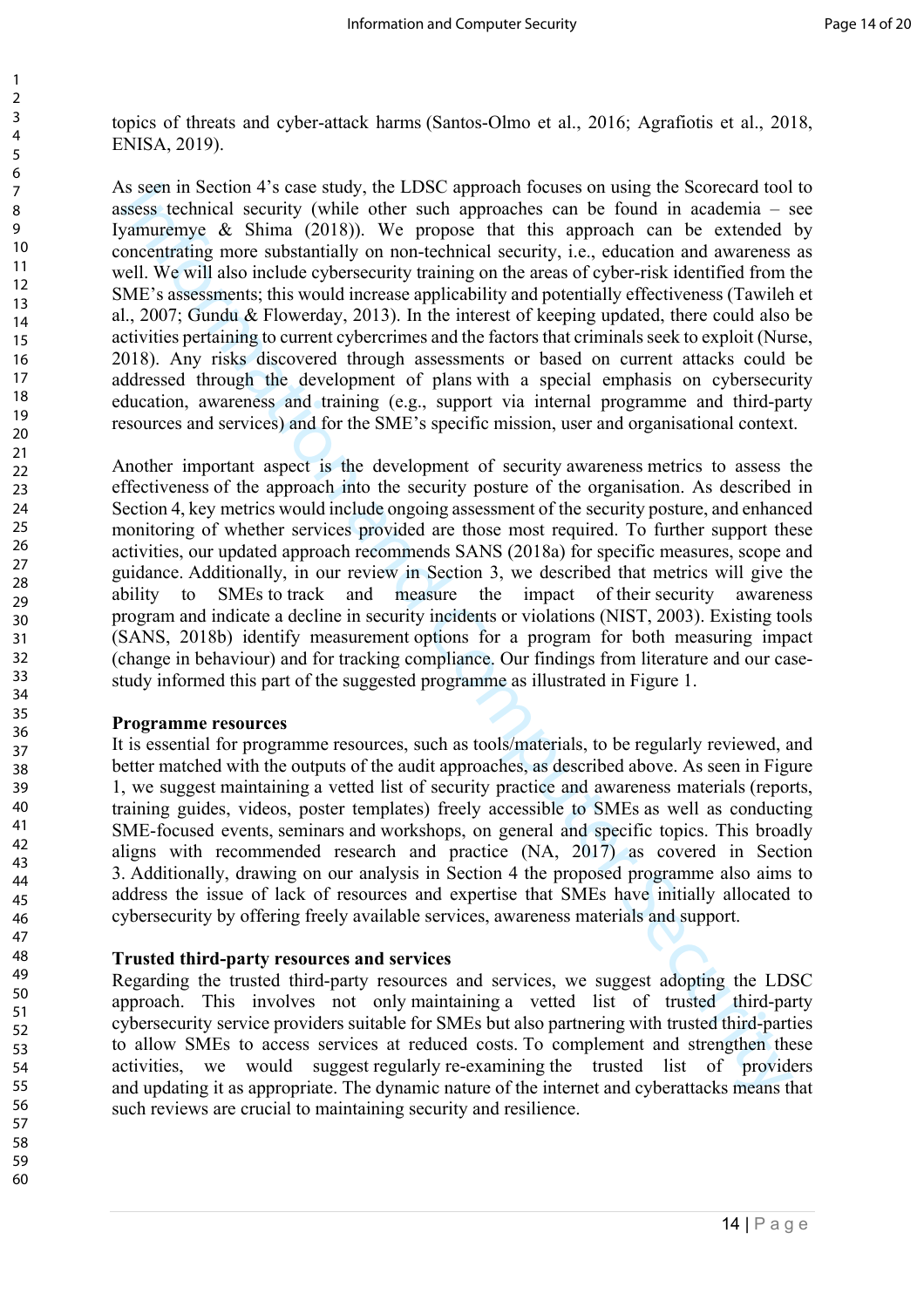#### **Communication strategy**

As seen in Sections 3 and 4, SMEs can be a difficult group to establish and maintain communications with (OAS, 2015). Based on literature review, our programme therefore emphasises a Communication Strategy which will ensure that appropriate information reaches SMEs in a timely fashion. In Section 3 we noticed that it is crucial to work on communication with SMEs, in order to convey the value and position of cybersecurity and techniques to support good security activities (OAS, 2015; Renaud, 2016).

A key intention here is to learn from research (Renaud, 2016; Bada et al., 2018) into SMEs' difficulties with such engagement, and creating a strategy that supports all four areas above and is refined as appropriate. This could include a combination of emails, calls and drop-in sessions, but also trial targeted brochures or dedicated interactive sessions (e.g., "What exactly can the Centre can do for you?") to ensure that SMEs understand the positioning and support of the programme. A balance will need to be maintained however, that considers both the resources of the programme and the motivation of the SME to engage.

mphasises a Communication Strategy which will ensure that appropriate information reach<br>MEs in a timely fashion. In Section 3 we noticed that it is crucial to work on communicat<br>ith SMEs, in order to convey the value and Having presented our proposed programme, we can now reflect on the extent to which it addresses the gap identified in Section 3. From our perspective, the programme above provides a unique approach to addressing the challenges in the SME security domain, which is not present in current academic research. The programme creates an approach and structure for organisations (e.g., in government, NGOs, or other consortia) that seeks to support SMEs in improving their security posture, as well as a set of key activities necessary for this engagement. This also eases some of the pressure on SMEs for proactively finding, understanding and applying the vast variety of security guidelines currently published by governments, industry and academics.

While we have outlined examples of specific techniques that can be used at each stage, our programme is also flexible enough to allow newly emerging guidance (e.g., from ENISA, OAS, UK NCSC, US DHS, NIST and others as presented in Section 3) or tools (e.g., new programme resources) to be integrated. This is because our programme targets a higher level than specific SMEs and instead on supplying a structure to support organisations that then assist SMEs with their cybersecurity. We believe that this approach can be advantageous for several reasons, and as demonstrated in our case study, it may offer a good balance for SMEs and those that try to support them.

### **6. Conclusion and future work**

Achieving a good level of cybersecurity awareness is one of the most challenging topics for organisations today. Large organisations struggle to educate and train their workforces, and SME/SMBs face the same issues but with much less resources at their disposal. In this paper, we reflected on the topic of cybersecurity awareness for these smaller enterprises at a city level and proposed a high-level programme for cybersecurity education and awareness that can help direct their focus. We initially conducted a scoping review and then progressed to examining a live security awareness programme run at a city-level. By extracting best practice from these two areas, we crafted our contribution to research. This emphasised the importance of various areas when focusing on good levels of awareness beyond the one-way dissemination of reports, standards and recommendations for SMEs. The next step of this research is to investigate the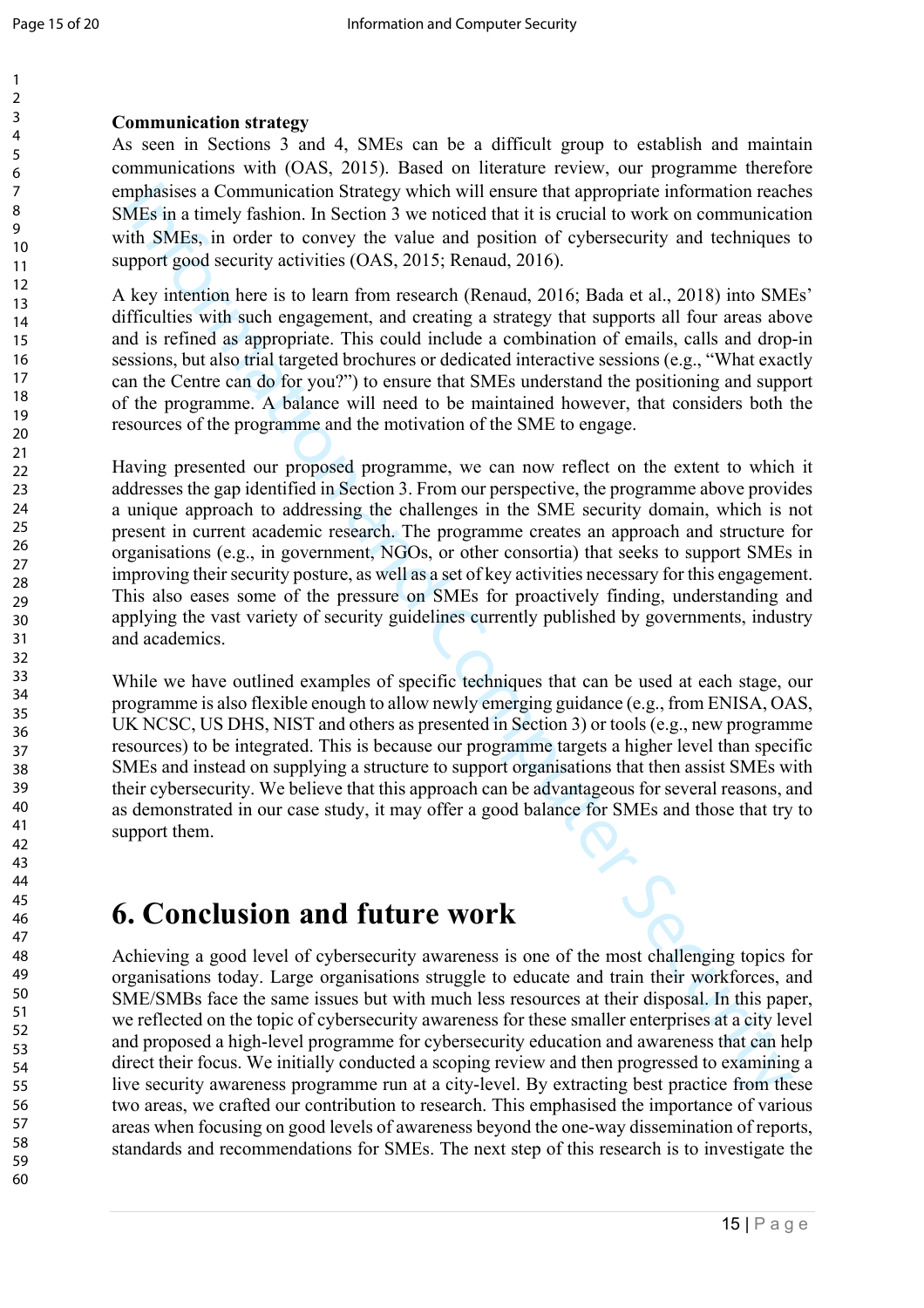utility of our proposal in supporting better awareness efforts. This will be achieved through partnership with LDSC initially, before it is trialled in other appropriate locations.

### **Acknowledgments**

The authors would like to thank the London Digital Security Centre, for their time in participating in the research and their assistance during data collection. Additionally, we would like to thank the SMEs who participated in this study.

### **References**

- **Acknowledgments**<br>
he authors would like to thank the London Digital Security Centre, for their time<br>
articlynamity the research and their assistance during data collection. Additionally, we were<br> **References**<br> **Reference** Agrafiotis, I., Nurse, J.R.C., Goldsmith, M., Creese, S., & Upton, D. (2018) A taxonomy of cyber-harms: Defining the impacts of cyber-attacks and understanding how they propagate. Journal of Cybersecurity, 4(1), OUP.
- Amankwa, E., Loock, M. & Kritzinger, E. (2015) "Enhancing information security education and awareness: Proposed characteristics for a model", the 2nd International Conference on Information Security and Cyber Forensics, pp. 72-77.
- ANSSI Certification (2014), "France Cybersecurity Label" https://www.francecybersecurity.fr. (Accessed 21-March-2019).
- Arksey, H. & O'Malley, L. (2005) "Scoping studies: towards a methodological framework", International Journal of Social Research Methodology, 8, 1, 19-32.
- Asti, A. (2017), "Cyber Defense Challenges from the Small and Medium Sized Business Perspective". SANS Institute, InfoSec Reading Room. https://www.sans.org/readingroom/whitepapers/hsoffice/paper/38160 (Accessed 21-March-2019).
- Bada, M., Von Solms, B. & Agrafiotis, I. (2018) "Reviewing National Cybersecurity Awareness in Africa: An Empirical Study", in the 3rd International Conference on Cyber-Technologies and Cyber-Systems.
- Bada, M., Sasse, A. M. & Nurse, J.R.C. (2015) "Cyber Security Awareness Campaigns: Why do they fail to change behaviour?", in the International Conference on Cyber Security for Sustainable Society, pp. 118-131. SSN+.
- Berg, B. (2004), Qualitative Research Methods for the Social Sciences, Pearson, London.
- Chapman, D. & Smalov, L. (2004) "On Information Security Guidelines for Small/Medium Enterprises". In ICEIS. pp. 3-9. (Accessed 21-March-2019)
- Cisco (2018) "Small and midmarket businesses: Small and Mighty". https://www.cisco.com/c/dam/en/us/products/collateral/security/small-mightythreat.pdf. (Accessed 21-March-2019)
- CIPESA (2017) "Bridging Cyber Security Gaps: SMEs Trained in Uganda". https://cipesa.org/2017/09/bridging-cyber-security-gaps-smes-trained-inuganda/ (Accessed 21-March-2019)
- Contos, B. (2015) "Cyber security culture is a collective effort". IDG Contributor Network.

DBEIS (2015), "Cyber Essentials Scheme: overview".

- https://www.gov.uk/government/publications/cyber-essentials-scheme-overview (Accessed 21-March-2019)
- DBIS & DCMS (2015) "Cyber security: advice for small businesses". https://www.gov.uk/government/publications/cyber-security-what-small-businessesneed-to-know (Accessed 21-March-2019)
- DBEIS (2017) "Business population estimate for the UK and regions: 2017 statistical release".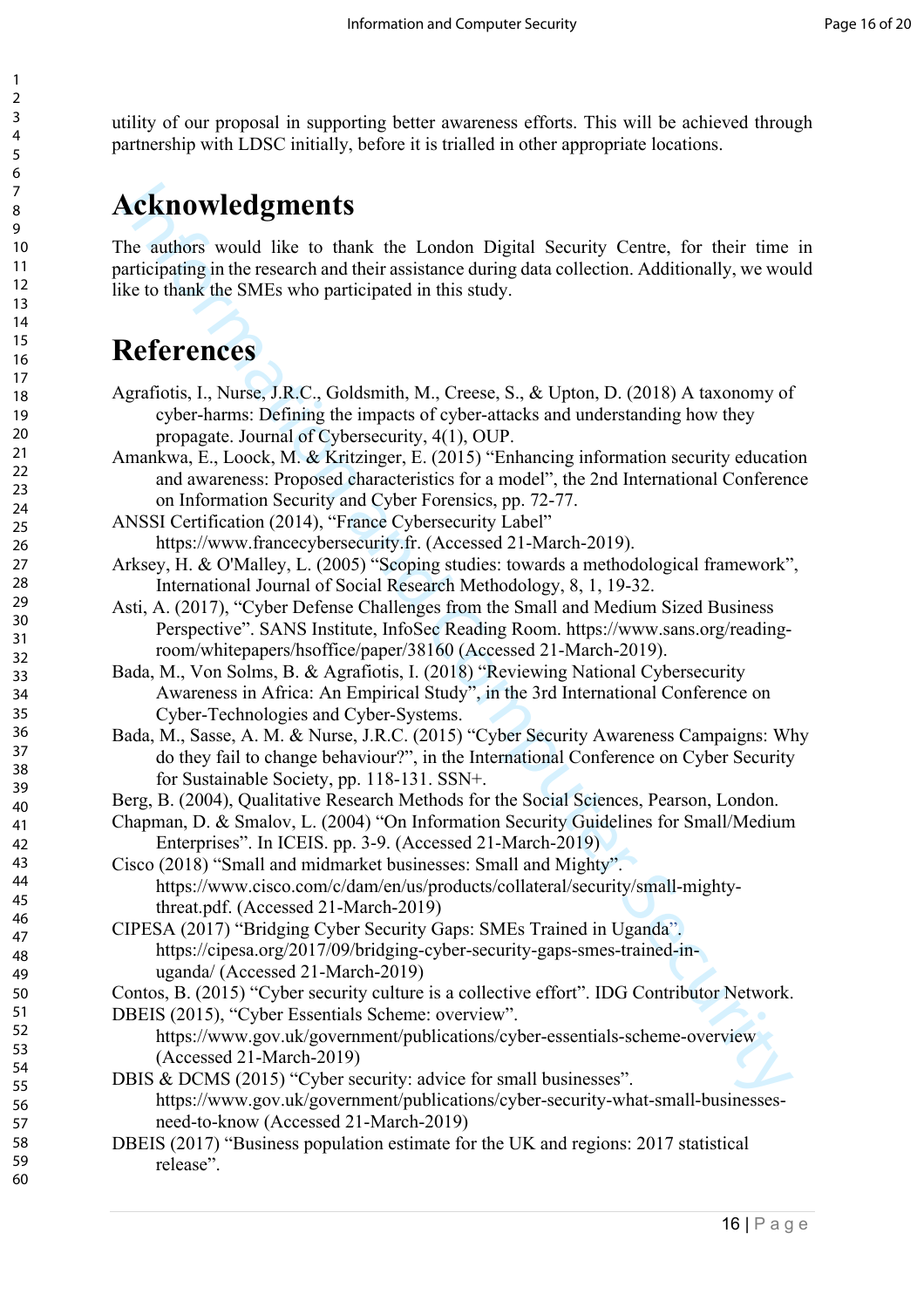| $\overline{ }$                    |  |
|-----------------------------------|--|
| ś                                 |  |
|                                   |  |
|                                   |  |
|                                   |  |
|                                   |  |
|                                   |  |
|                                   |  |
|                                   |  |
|                                   |  |
|                                   |  |
|                                   |  |
|                                   |  |
|                                   |  |
|                                   |  |
|                                   |  |
|                                   |  |
|                                   |  |
|                                   |  |
|                                   |  |
|                                   |  |
|                                   |  |
|                                   |  |
|                                   |  |
|                                   |  |
|                                   |  |
| 456789111111111122222222223?      |  |
|                                   |  |
|                                   |  |
|                                   |  |
|                                   |  |
|                                   |  |
|                                   |  |
|                                   |  |
|                                   |  |
|                                   |  |
| -<br>31                           |  |
| 32<br>33<br>34<br>35              |  |
|                                   |  |
|                                   |  |
|                                   |  |
|                                   |  |
| 36<br>37<br>38                    |  |
|                                   |  |
|                                   |  |
| 39                                |  |
| 40                                |  |
|                                   |  |
| 41                                |  |
| $\ddot{ }$<br>,                   |  |
| 43                                |  |
| 44                                |  |
|                                   |  |
| 45                                |  |
| 46                                |  |
| 4                                 |  |
| 48                                |  |
| 49                                |  |
|                                   |  |
| 50                                |  |
| 51                                |  |
| 5.<br>2                           |  |
| C<br>$\overline{\mathbf{5}}$      |  |
| C                                 |  |
| $\frac{1}{2}$                     |  |
| C<br>55                           |  |
| C<br>56                           |  |
| C<br>57                           |  |
| C                                 |  |
| $\overline{\mathbf{5}}$           |  |
| ľ<br>$\overline{\mathbf{S}}$<br>ļ |  |

60

https://www.gov.uk/government/uploads/system/uploads/attachment\_data/file/663235/ bpe 2017 statistical release.pdf (Accessed 21-March-2019)

- Dimopoulos, V., Furnell, S. M., Jennex, M. & Kritharas, I. (2004) "Approaches to IT Security in Small and Medium Enterprises", in 2nd Australian Information Security Management Conference.
- Dojkovski, S., Lichtenstein, Sharman, & Warren, M. J. (2007) "Fostering Information Security Culture in Small and Medium Size Enterprises: An Interpretive Study in Australia". ECIS. (Accessed 21-March-2019).
- Dojkovski, S., Lichtenstein, S., & Warren, M. J. (2006) "Challenges in fostering an information security culture in Australian small and medium sized enterprises", in 5th European Conference on Information Warfare and Security.
- ENISA (2019) "Cybersecurity Culture Guidelines: Behavioural Aspects of Cybersecurity". https://www.enisa.europa.eu/publications/cybersecurity-culture-guidelines-behaviouralaspects-of-cybersecurity/ (Accessed 31-January-2019).
- ENISA (2010) "Training material for SMEs". https://www.enisa.europa.eu/publications/archive/training-material-SMEs (Accessed 21-March-2019).
- Security unital and Medium Interprises", in 2tid Australian Information Security<br>
Management Conference.<br>
Management Conference.<br>
Security Gluestian: Sharen, M. J. (2007) "Fostering information<br>
Facturity Fig. (Accessed 21 Federal Trade Commission (2018) "FTC to Launch Campaign to Help Small Businesses Strengthen Their Cyber Defences". https://www.ftc.gov/news-events/pressreleases/2018/04/ftc-launch-campaign-help-small-businesses-strengthen-their-cyber (Accessed 21-March-2019).
- Furnell, S., & Thomson, K. L. (2009) "Recognising and addressing 'security fatigue'". Computer Fraud & Security, 11, pp. 7-11.
- Furnell, S. M., Gennatou, M. & Dowland, P. S. (2000) "Promoting Security Awareness and Training within Small Organisations", in the Australian Information Security Management Workshop.
- GOV.UK (2015) "New £5000 Government grant for small businesses to boost cyber security". https://www.gov.uk/government/news/new-5000-government-grant-forsmall-businesses-to-boost-cyber-security (Accessed 21-March-2019).
- Gundu, T. & Flowerday, S. V. (2013) "Ignorance to awareness: towards an information security awareness process". South African Institute of Electrical Engineering, 104(2).
- HM Government (2015) "Small businesses: What you need to know about cyber security". https://assets.publishing.service.gov.uk/government/uploads/system/uploads/attachment \_data/file/412017/BIS-15-147-small-businesses-cyber-guide-March-2015.pdf (Accessed 21-March-2019).
- IASME (n.d.) Governance Standard, https://www.iasme.co.uk/the-iasme-standard/ (Accessed 21-March-2019).
- InfoSecurity (2017) "UK SMEs still do not educate their staff on the risk of cyber security". https://www.infosecurity-magazine.com/news/uks-smes-failing-on-cyber-training/ (Accessed 21-March-2019).
- Italian Cyber Security Framework (2017) https://www.cyberwiser.eu/italy-it (Accessed 21- March-2019).
- Iuga, C., Nurse, J. R. C., & Erola, A. (2016) "Baiting the hook: factors impacting susceptibility to phishing attacks". Human-centric Computing and Information Sciences Journal, 6(1), pp. 8-20.
- Iyamuremye, B., & Shima, H. (2018) "Network security testing tools for SMEs (small and medium enterprises)". In IEEE International Conference on Applied System Invention (ICASI) (pp. 414-417). IEEE.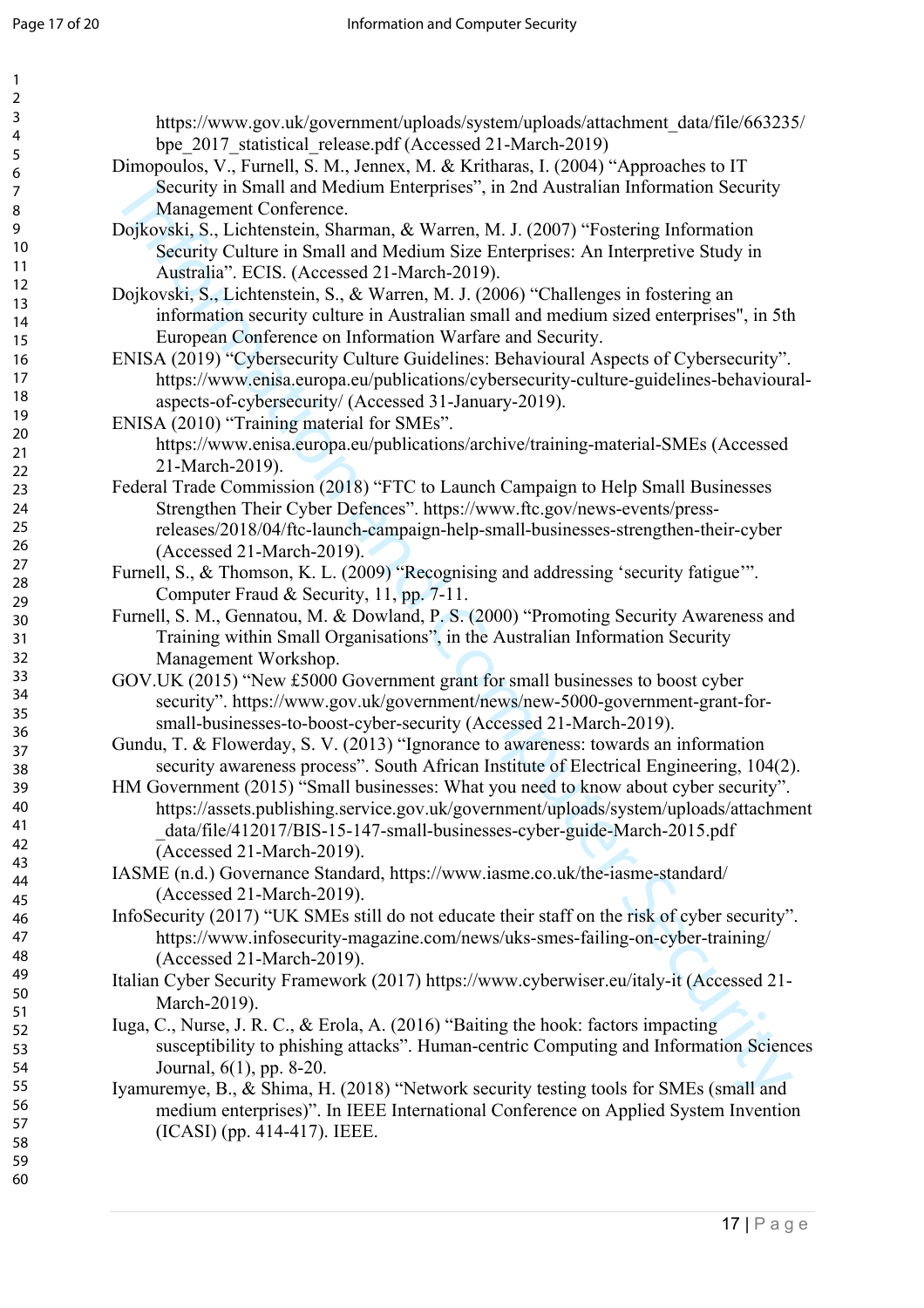Kabanda, S.,Tanner. M., & Cameron Kent, C. (2018) "Exploring SME cybersecurity practices in developing countries", Journal of Organizational Computing and Electronic Commerce, 28(3), 269-282.

KPMG (2017) "Cyber Accelerate: Fast-track to cyber security for SMEs". https://assets.kpmg.com/content/dam/kpmg/nz/pdf/May/cyber-accelerate-brochureweb-version-kpmgnz.PDF (Accessed 21-March-2019).

- PAGC (2013)<sup>-</sup>7-Spec. Accelerate: Fast-frack to syber security for SMLs"<br>(28)(2013)<sup>-7</sup>-Spec. Accelerate-Borekurity (Mayicyber-reacclerate-broekurity<br>forms)-(Dictions (2019)<sup>-1</sup>-A Eucky (Mayicyber-reacclerate-broekurity<br>fu Kritzinger E., Bada M., & Nurse J. R. C. (2017) "A Study into the Cybersecurity Awareness Initiatives for School Learners in South Africa and the UK", In: Bishop M., Futcher L., Miloslavskaya N., Theocharidou M. (eds) Information Security Education for a Global Digital Society. IFIP Advances in Information and Communication Technology, 503.
- Lipset S. M., Trow M. A., & Coleman I. S. (1956) "Union democracy". New York: Free Press.
- London Digital Security Centre (LDSC) (2017) "LDSC: Helping to make London the safest place to innovate online". https://londondsc.co.uk/ (Accessed 21-March-2019).
- National Cyber Security Centre (NCSC) (2017) "Cyber Security: Small Business Guide". https://www.ncsc.gov.uk/smallbusiness (Accessed 21-March-2019).
- NIST (2018) "Framework for Improving Critical Infrastructure Cybersecurity Version 1.1." National Institute of Standards and Technology https://www.nist.gov/cyberframework (Accessed 23-September-2018).
- NIST (2003) "Building an Information Technology Security Awareness and Training Program" by Mark Wilson and Joan Hash. https://nvlpubs.nist.gov/nistpubs/Legacy/SP/nistspecialpublication800-50.pdf (Accessed 23-September-2018).
- Nurse, J. R. C., Creese, S., Goldsmith, M., and Lamberts, K. (2011) "Trustworthy and effective communication of cybersecurity risks: A review". In Workshop on Socio-Technical Aspects in Security and Trust pp. 60-68. IEEE.
- Nurse, J. R. C. (2018) "Cybercrime and You: How Criminals Attack and the Human Factors That They Seek to Exploit". In The Oxford Handbook of Cyberpsychology. Eds. Attrill-Smith et al., Oxford, OUP.
- OAS (2015) "Cybersecurity Awareness Campaign Toolkit". https://www.sites.oas.org/cyber/Documents/2015%20OAS%20- %20Cyber%20Security%20Awareness%20Campaign%20Toolkit%20(English).pdf (Accessed 23-September-2018).
- Paulsen, C. (2016) "Cybersecuring small businesses". Computer, vol. 49 No. 8, pp. 92-97.
- Peters, M. D., Godfrey, C. M., Khalil, H., McInerney, P., Parker, D., & Soares, C. B. (2015), "Guidance for conducting systematic scoping reviews". International journal of evidence-based healthcare, 13(3), 141-146.
- Renaud, K. (2016) "How smaller businesses struggle with security advice". Computer Fraud & Security, 8, pp. 10-18.
- Santos-Olmo, A., Sánchez, L. E., Caballero, O. I., Camacho, S. & Fernandez-Medina, E. (2016) "The Importance of the Security Culture in SMEs as Regards the Correct Management of the Security of Their Assets". Future Internet, 8(3), 30.
- SANS (2018a) "National Cyber Security Awareness Month Toolkit". https://www.sans.org/security-awareness-training/resources/security-awarenessplanning-toolkit (Accessed 21-February-2019).
- SANS (2018b) "Security Awareness Metrics Measuring Human Risk". https://www.sans.org/security-awareness-training/blog/security-awareness-metricsmeasuring-human-risk (Accessed 21-February-2019).
- Sirur, S., Nurse, J. R. C., & Webb, H. (2018) "Are We There Yet?: Understanding the Challenges Faced in Complying with the General Data Protection Regulation (GDPR)".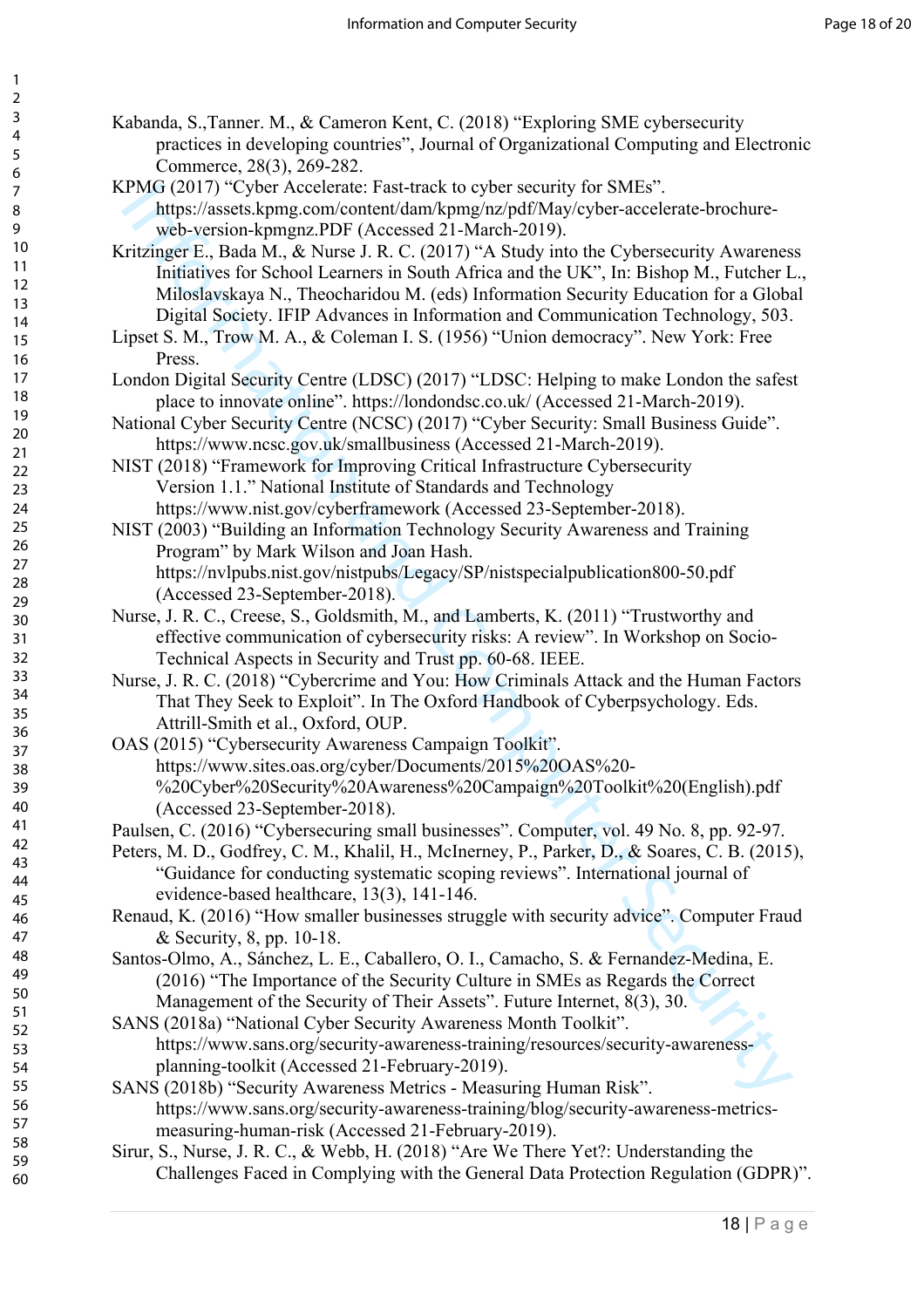| $\mathbf{1}$ |                                                                                            |
|--------------|--------------------------------------------------------------------------------------------|
| 2            |                                                                                            |
| 3            | In the 2nd International Workshop on Multimedia Privacy and Security at ACM'CCS,           |
| 4            | pp. 88-95. ACM.                                                                            |
| 5            | Symantec (n.d.) "Security Awareness Services".                                             |
| 6            |                                                                                            |
| 7            | https://www.symantec.com/en/ca/services/education-services/campaigns/security-             |
| 8            | awareness (Accessed 23-September-2018).                                                    |
| 9            | Tawileh, A., Hilton, J., & McIntosh, S. (2007) "Managing information security in small and |
| 10           | medium sized enterprises: A holistic approach". In Securing Electronic Business            |
| 11           | Processes pp. 331-339.                                                                     |
| 12           | Taylor, M. & Murphy, A. (2004) "SMEs and eBusiness", Journal of Small Business and         |
| 13           | Enterprise Development, Vol. 11 No. 3, pp. 280-289.                                        |
| 14           | United Nations Secretariat (2014) "Country classification".                                |
| 15           |                                                                                            |
| 16           | http://www.un.org/en/development/desa/policy/wesp/wesp_current/2014wesp_country            |
| 17           | classification.pdf (Accessed 21-March-2019).                                               |
| 18           | U.S. Department of Homeland Security (US DHS) (2018) "STOP. THINK. CONNECT                 |
| 19           | Campaign". https://www.stopthinkconnect.org/ (Accessed 21-March-2019).                     |
| 20<br>21     | The National Archives/Cabinet Office (NA) (2017) "'Responsible for Information' for        |
| 22           | SMEs". http://www.nationalarchives.gov.uk/sme/ (Accessed 21-March-2019).                   |
| 23           | Valli, C., Martinus, I. C., & Johnstone, M. N. (2014) "Small to Medium Enterprise Cyber    |
| 24           | Security Awareness: An Initial Survey of Western Australian Business". in the              |
| 25           |                                                                                            |
| 26           | International Conference on Security and Management. pp. 71-75.                            |
| 27           | Vertrauen Durch Sicherheit (VdS) (n.d.) "A Brief Assessment for SMEs"                      |
| 28           | https://www.vds-quick-check.de/en/ (Accessed 28-January-2019).                             |
| 29           | Williams, K. (2012) "Fear Appeal Theory", Research in Business and Economics Journal, 5,   |
| 30           | 63-82.                                                                                     |
| 31           | Yin, R. K. (2002) "Case study research: Design and methods". Thousand Oaks, CA: SAGE.      |
| 32           | Yin, R. K. (1994) "Case Study Research: Design and Methods (2nd ed.)", Thousand            |
| 33           | Oaks, CA: Sage.                                                                            |
| 34           |                                                                                            |
| 35           |                                                                                            |
| 36           |                                                                                            |
| 37           |                                                                                            |
| 38           |                                                                                            |
| 39           |                                                                                            |
| 40           |                                                                                            |
| 41           |                                                                                            |
| 42           |                                                                                            |
| 43           |                                                                                            |
| 44           |                                                                                            |
| 45           |                                                                                            |
| 46           |                                                                                            |
| 47           |                                                                                            |
| 48<br>49     |                                                                                            |
| 50           |                                                                                            |
| 51           |                                                                                            |
| 52           |                                                                                            |
| 53           |                                                                                            |
| 54           |                                                                                            |
| 55           |                                                                                            |
| 56           |                                                                                            |